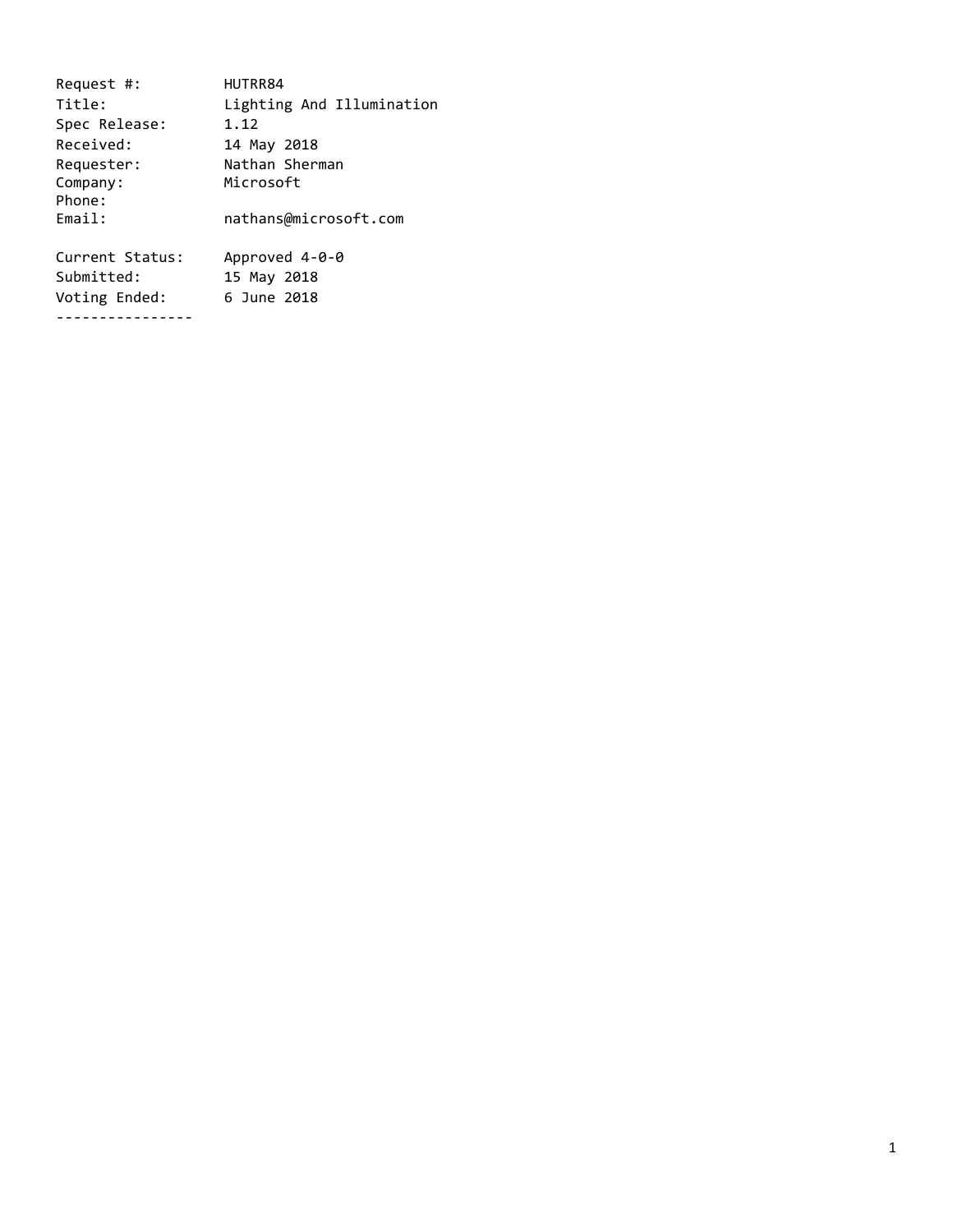# Lighting and Illumination Page (0x59)

# 1 Summary

This request is to establish a new Usage Page for Lighting/Illumination devices (in particular LampArray). LampArray devices have one or more Lamps (i.e. lights/LEDs/bulbs, etc…) that can be directly manipulated; setting state (on/off), brightness and color (RGB). While today HID does have an LED page (0x08), it restricts Lamps to specific purposes (e.g. Caps-Lock, Num-Lock) and to specific colors (Red/Green/Amber). The proposed LampArray permits a much richer property model for both the LampArray and individual Lamps and finer control over the Lamp state.

Below is a brief list of observed device classes (in the PC space) that often contain controllable Lamps, using vendor specific protocols (often built by vendors on top of HID)

- Gaming Keyboards
- Gaming Keypads
- Gaming Mice
- Gaming Mousepads
- Headsets
- **RAM Sticks**
- **Motherboards**
- CPU Fans
- PC Case Lights
- Light Bulbs

## 2 Proposal

*Add the following to Table 1: Usage Page Summary:*

| <b>Field</b>               | <b>Value</b>                          |
|----------------------------|---------------------------------------|
| Page ID                    | <b>Ax59</b>                           |
| Page Name                  | LightingAndIllumination               |
| <b>Section or Document</b> | (next available per technical editor) |

*Edit the appropriate Reserved range in Table 1 in which the Page 0x59 lies to not include Page 0x59.*

*Create a new section for the Lighting and Illumination Page, with usage table and add the follow to it.*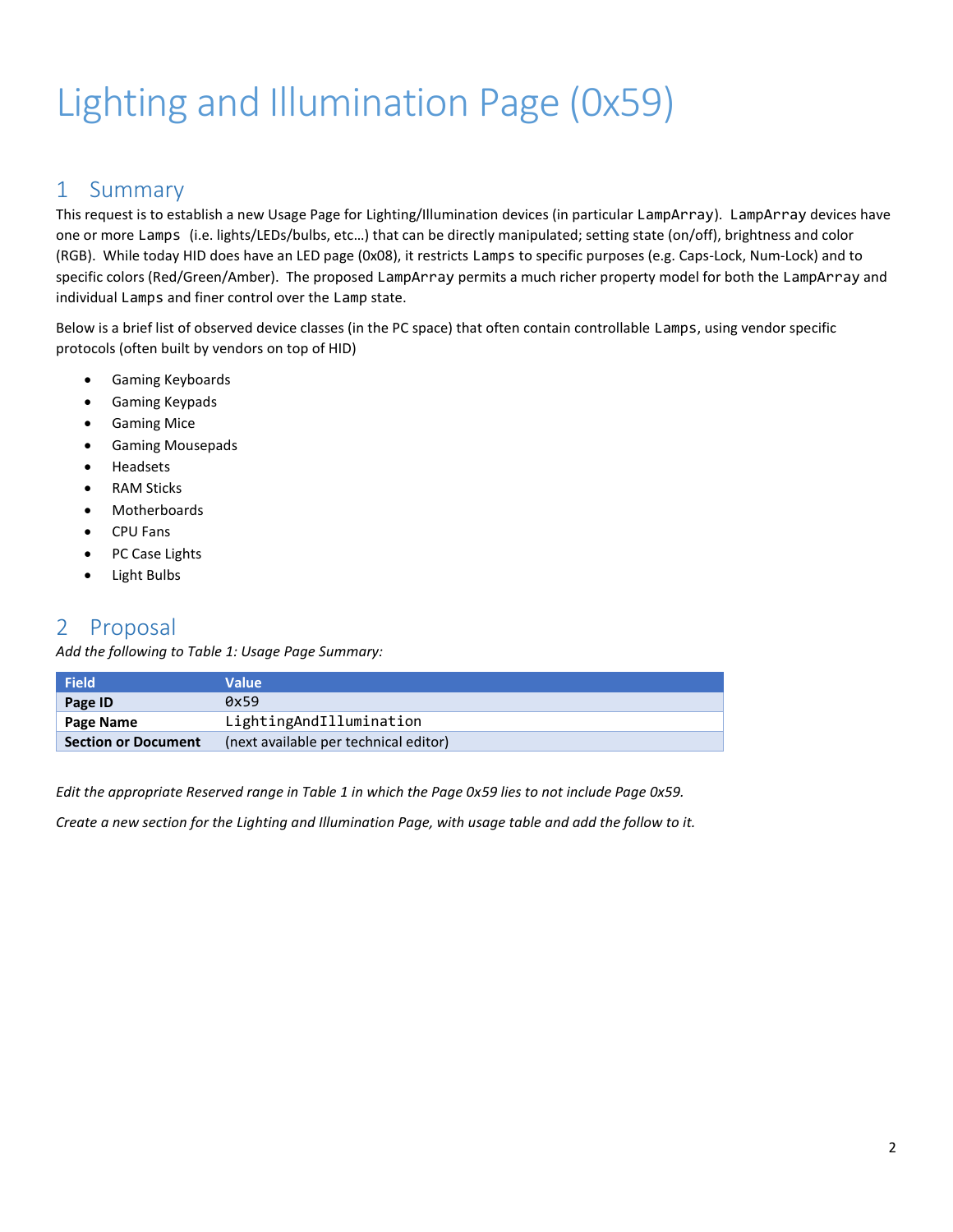## Table (1): Lighting and Illumination Page

| <b>Usage ID</b> | <b>Usage Name</b>               | <b>Usage Type</b> | Section |
|-----------------|---------------------------------|-------------------|---------|
| 0x00            | Undefined                       |                   |         |
| 0x01            | LampArray                       | CA                | 3.5.1   |
| 0x02            | LampArrayAttributesReport       | CL                | 3.5.2   |
| 0x03            | LampCount                       | SV/DV             | 3.5.2   |
| 0x04            | BoundingBoxWidthInMicrometers   | <b>SV</b>         | 3.5.2   |
| 0x05            | BoundingBoxHeightInMicrometers  | <b>SV</b>         | 3.5.2   |
| 0x06            | BoundingBoxDepthInMicrometers   | <b>SV</b>         | 3.5.2   |
| 0x07            | LampArrayKind                   | <b>SV</b>         | 3.5.2   |
| 0x08            | MinUpdateIntervalInMicroseconds | <b>SV</b>         | 3.5.2   |
| 0x09-1F         | Reserved                        |                   |         |
| 0x20            | LampAttributesRequestReport     | CL                | 3.5.3   |
| 0x21            | LampId                          | SV/DV             | 3.5.3   |
| 0x22            | LampAttributesResponseReport    | CL                | 3.5.3   |
| 0x23            | PositionXInMicrometers          | <b>DV</b>         | 3.5.3   |
| 0x24            | PositionYInMicrometers          | <b>DV</b>         | 3.5.3   |
| 0x25            | PositionZInMicrometers          | <b>DV</b>         | 3.5.3   |
| 0x26            | LampPurposes                    | <b>DV</b>         | 3.5.3   |
| 0x27            | UpdateLatencyInMicroseconds     | <b>DV</b>         | 3.5.3   |
| 0x28            | RedLevelCount                   | <b>DV</b>         | 3.5.3   |
| 0x29            | GreenLevelCount                 | <b>DV</b>         | 3.5.3   |
| 0x2A            | BlueLevelCount                  | <b>DV</b>         | 3.5.3   |
| 0x2B            | IntensityLevelCount             | <b>DV</b>         | 3.5.3   |
| 0x2C            | IsProgrammable                  | <b>DV</b>         | 3.5.3   |
| 0x2D            | InputBinding                    | <b>DV</b>         | 3.5.3   |
| $0x2E-4F$       | Reserved                        |                   |         |
| 0x50            | LampMultiUpdateReport           | CL                | 3.5.4   |
| 0x51            | RedUpdateChannel                | <b>DV</b>         | 3.5.4   |
| 0x52            | GreenUpdateChannel              | <b>DV</b>         | 3.5.4   |
| 0x53            | BlueUpdateChannel               | <b>DV</b>         | 3.5.4   |
| 0x54            | IntensityUpdateChannel          | DV                | 3.5.4   |
| 0x55            | LampUpdateFlags                 | <b>DV</b>         | 3.5.4   |
| 0x56-5F         | Reserved                        |                   |         |
| 0x60            | LampRangeUpdateReport           | CL                | 3.5.4   |
| 0x61            | LampIdStart                     | <b>DV</b>         | 3.5.4   |
| 0x62            | LampIdEnd                       | <b>DV</b>         | 3.5.4   |
| 0x63-6F         | Reserved                        |                   |         |
| 0x70            | LampArrayControlReport          | CL                | 3.5.5   |
| 0x71            | AutonomousMode                  | <b>DV</b>         | 3.5.5   |
| 0x72-FFFF       | Reserved                        |                   |         |

*Add to a new description section (per technical editor) after the Usage Page table with the following text*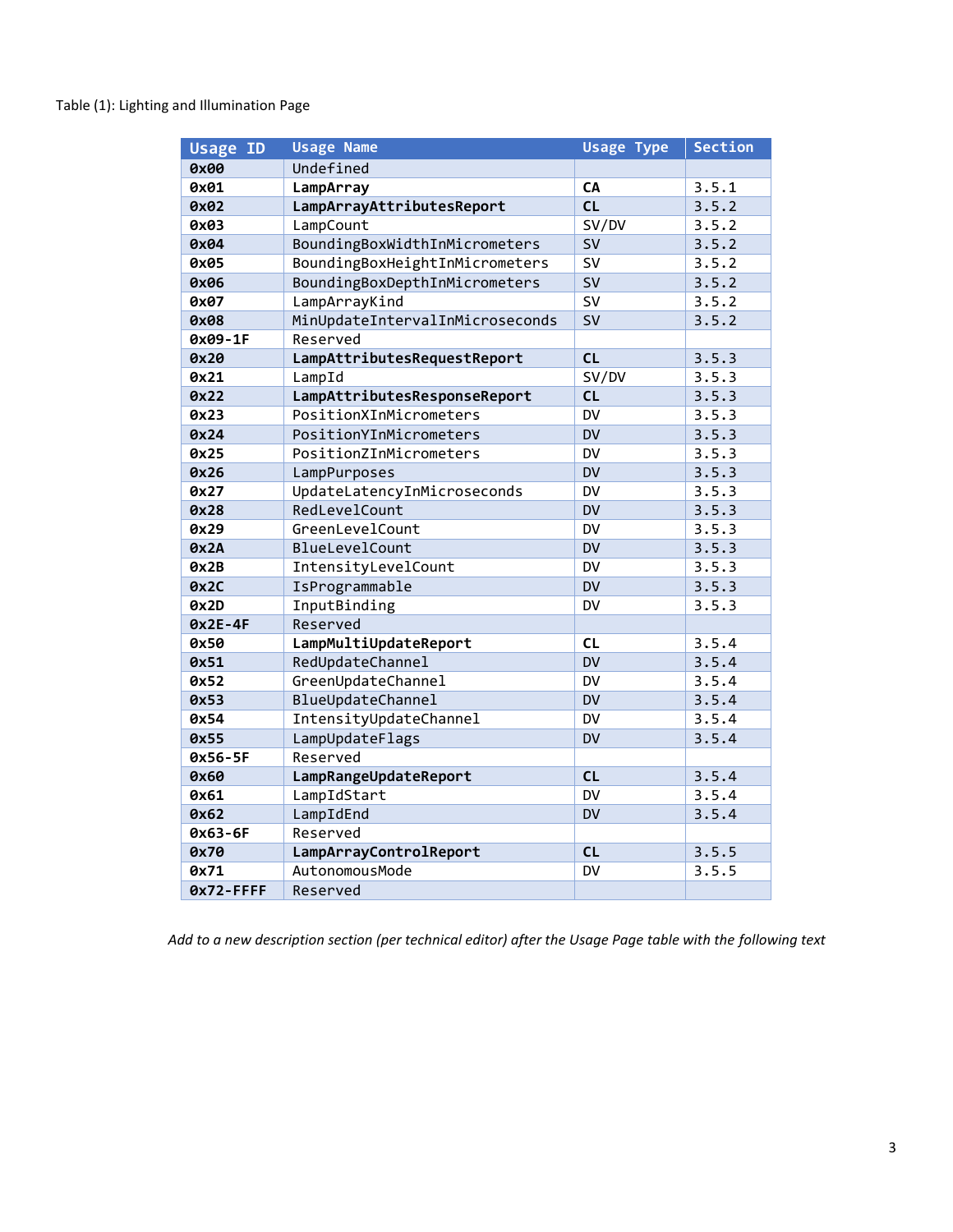# 3 LampArray Operation

Typical LampArray operation has several phases;-

- Interrogation of LampArray device attributes.
- Interrogation of individual Lamp attributes.
- Disabling AutonomousMode on the device.
- Updating Lamp state.
- Enabling AutonomousMode on the device.

While it is not required that these phases are done in order (and no device should ever assume it), as we outline below, it should be clear that this is the most reasonable practice for a Host. See **Figure 1 [Typical LampArray](#page-3-0) Operation**

*Note: Retrieval of Lamp colour state is not outlined since state is controlled exclusively by the Host which always knows the state it*  last set the device to. Future additions to this specification may include setting persistent state and its retrieval.

Requirements

- Distance measurements to be given in micrometers (µm). For a signed 32bit integer (largest supported by HID), this gives a range from 1µm to >2km, which seems sufficient to describe any device.
- Time measurements to be given in microseconds (µs). For a signed 32bit integer (largest supported by HID), this gives a range from 1µs to >30minutes)

<span id="page-3-0"></span>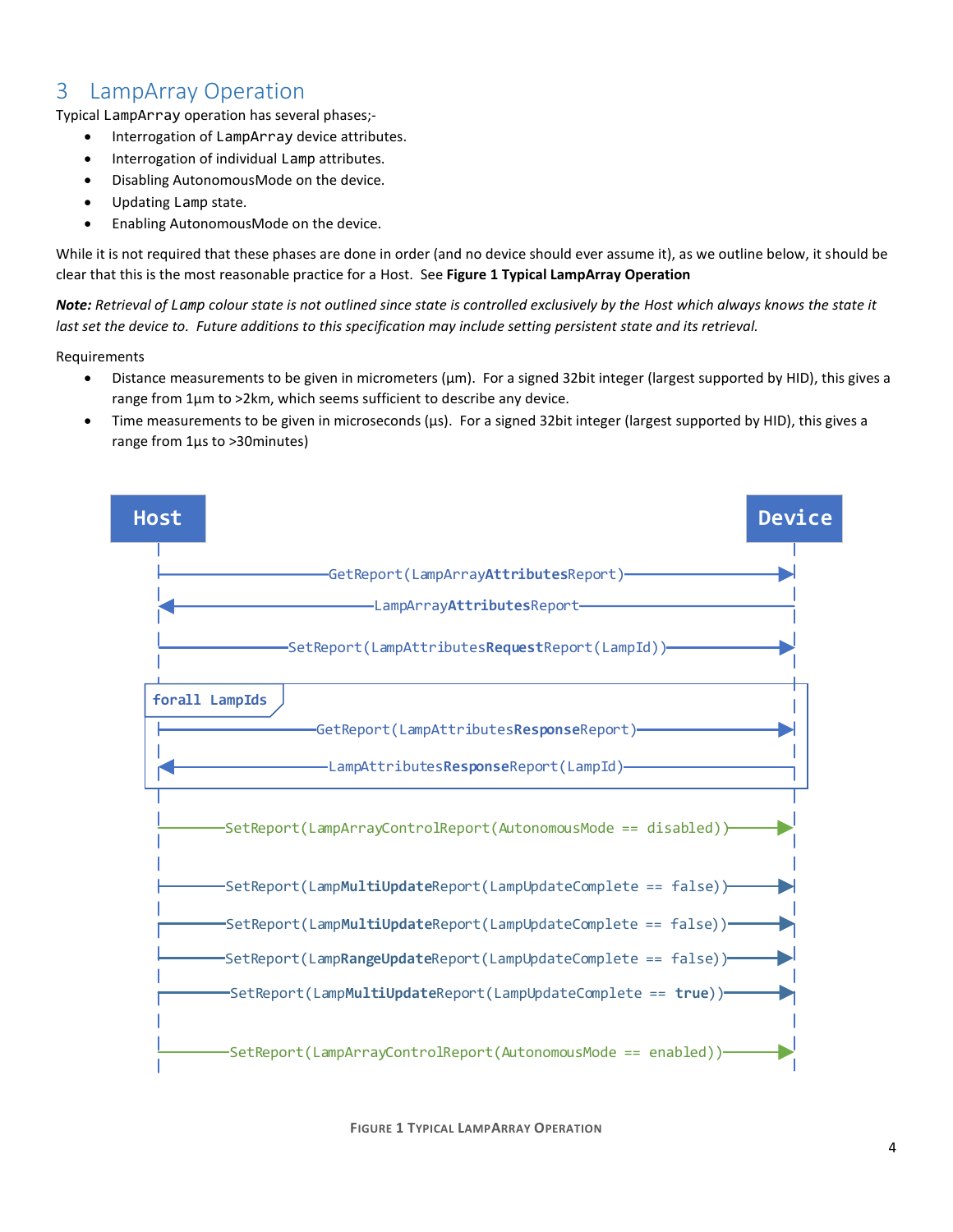## <span id="page-4-1"></span>3.1 LampArray Attributes and Interrogation

Every LampArray is expected to have attributes describing the physical device that contains the LampArray. This includes the number of Lamps (LampCount), the kind of LampArray and dimensions of a logical bounding box. These values are static and can never change. LampArrayAttributesReport is used to retrieve these attributes.

LampArrayKind describes the type of physical device that contains the LampArray (e.g. keyboard/mouse/gamecontroller…). This helps the Host know what Lamp Attributes it can expect and associate it with other HID devices (keyboard/mouse). The kind must use one of LampArrayKind\* values from the table i[n 3.6.1.](#page-16-0)

BoundingBox\*InMicrometers describes a logical box encompassing the physical device. Origin (0,0,0) is that of the right-hand coordinate system (as prescribed in th[e HID spec 5.9 Orientation\)](http://www.usb.org/developers/hidpage/HID1_11.pdf) which denotes the upmost, farthest, left-hand corner of the box. This box is used to provide the bounds of the device (without the detail/complexity of a true 3D model) and to provide a reference origin for Lamp coordinates. All sizes/coordinates/positions are thus positive offsets from this origin.

The dimensions and coordinate system is illustrated below with a typical keyboard and mouse in [Figure 2,](#page-4-0) [Figure 3](#page-5-0) respectively.

In particular, notice:-

- Width is always perpendicular to the user when this keyboard/mouse is naturally orientated.
- Origin (0,0,0) is not flush with the corner of the keyboard as the device has a curved rise in the middle.
- Origin (0,0,0) is nowhere near the mouse body.



<span id="page-4-0"></span>FIGURE 2 KEYBOARD WITH LABELED DIMENSIONS AND ORIGIN. LAMPS EXIST BENEATH EVERY KEY, THE BRANDING AT THE TOP/MIDDLE, AND **ACCENT LIGHTING ALONG THE LEFT AND RIGHT SIDES. EXAMPLE SIZES GIVEN FOR EACH DIMENSION (IN MICROMETERS).**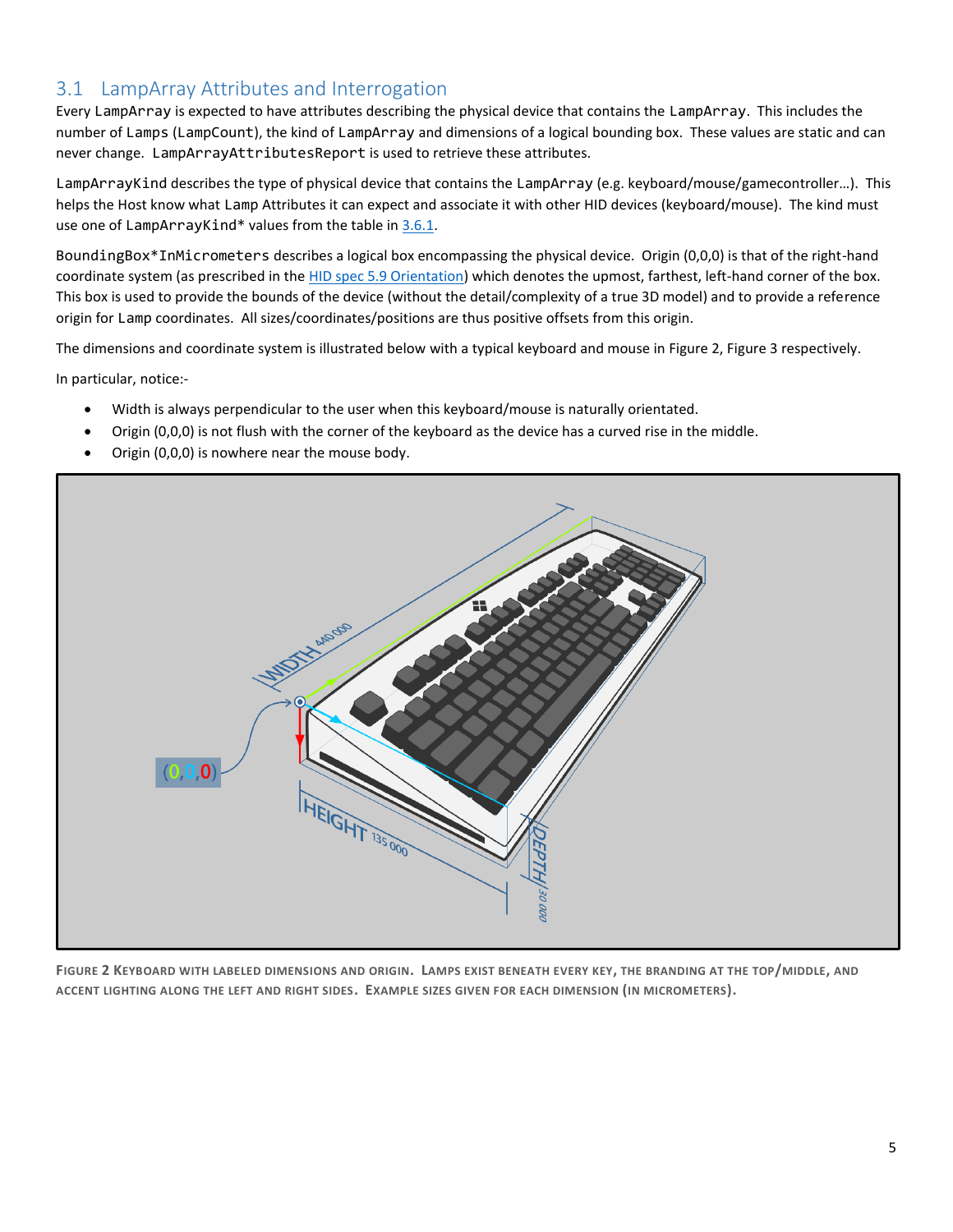

FIGURE 3 MOUSE WITH LABELED DIMENSIONS AND ORIGIN. EXAMPLE SIZES GIVEN FOR EACH DIMENSION (IN MICROMETERS).

<span id="page-5-0"></span>MinUpdateIntervalInMicroseconds is the minimal time interval required for the Host to wait before sending two updates for any one Lamp. This is to prevent the Host overwhelming the device by sending too many Lamp\*UpdateReports too quickly. A device must be able to accommodate updating *every* Lamp (individually) before requiring the Host to wait for the interval. This means a device must be able to receive and process (consecutively) the minimum number of LampMultiUpdateReports required to update all Lamps. This is so the Host knows it can update *every* Lamp on the device before waiting for the interval. If a Host misbehaves and sends more reports than allowed before waiting for the interval, the device can ignore those reports.

For example, a device where LampArrayAttributes:LampCount==40 and LampMultiUpdate:LampCount==8, requires a minimum of (40/8=) 5 LampMultiUpdateReports; so 5 reports must be accepted before the Host is required to wait the interval.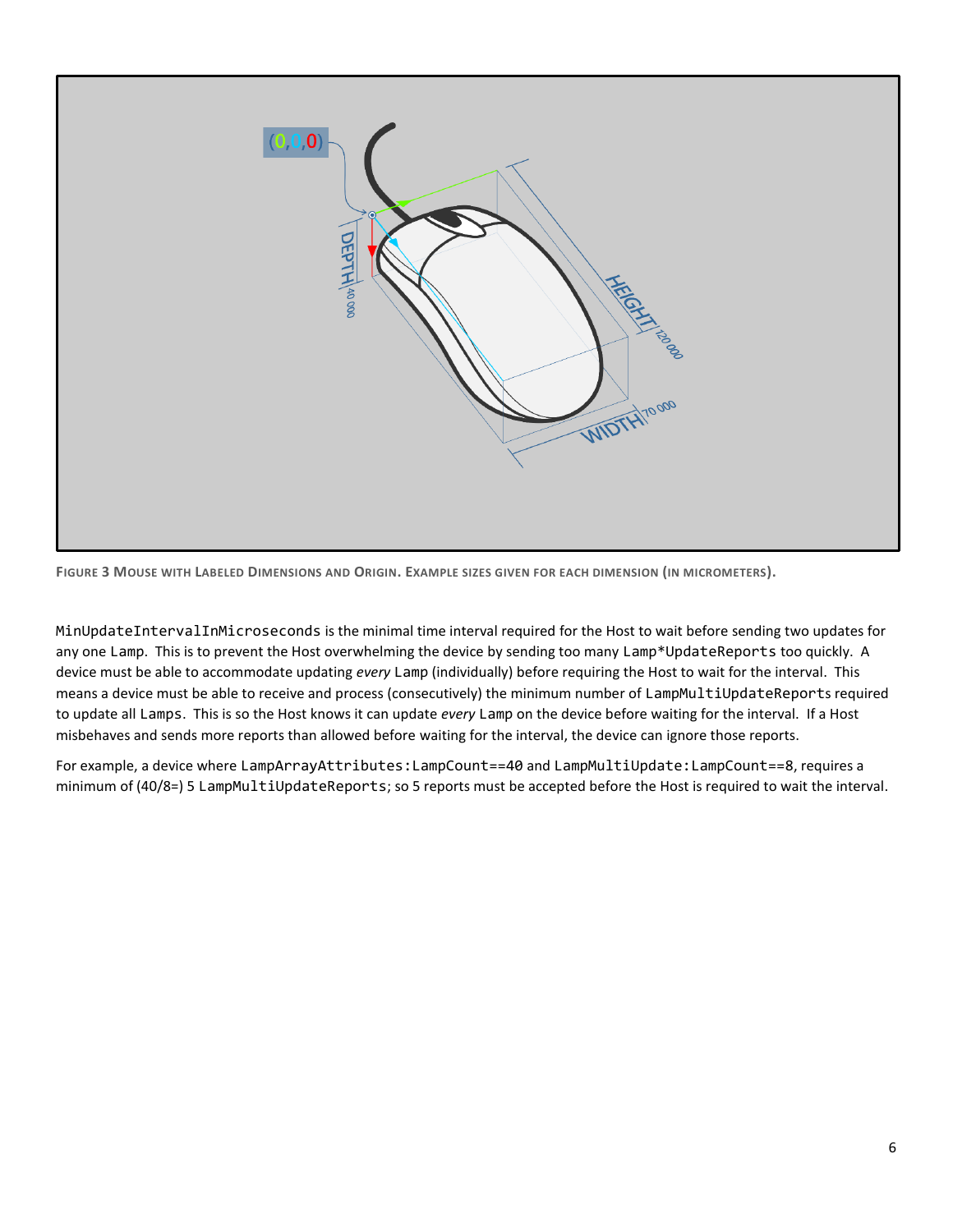## 3.2 Lamp Attributes and Interrogation

#### 3.2.1 LampAttributesRequestReport

Having retrieved the LampCount, interrogation of a Lamp begins by the Host sending a LampAttributes**Request**Report (via Set Report) with the LampId of the first Lamp to interrogate. Each Lamp must have a unique LampId, numbered from 0 to LampCount-1 (inclusive). Lamps without a LampId cannot be referenced and must not be included in the LampArray. An invalid LampId, must be treated by the device as LampId==0.

It is recommended that LampIds are assigned to Lamps in a methodical manner (e.g. grid, starting from top-left) to take the most advantage of the LampRangeUpdateReport described below. This can significantly reduce traffic overhead of the update.

#### 3.2.2 LampAttributesResponseReport

The Host then requests a LampAttributes**Response**Report (via GetReport) to which the device returns the attributes of the previously requested LampId.

Upon a successful response, the device will automatically (and internally) *increment* the previously sent LampId such that the next time the Host sends a LampAttributes**Response**Report, the device will return the attributes of the LampId+1 Lamp. Further requests monotonically increase the previous LampId.

After LampId==LampCount-1, the device will reset the internal LampId to 0, and continue to monotonically increase after each successful response. In this way a Host need only send a single LampAttributes**Request**Report for the first LampId to inspect (e.g. 0), then request multiple LampAttributes**Response**Reports; one for each further Lamp to inspect. Alternatively, a Host can explicitly send a LampAttributes**Request**Report before each LampAttributes**Response**Report instead of taking advantage of the automatic device increment; or a mix of the two patterns.

The default internal LampId is 0.

The Host must always check the LampId of the returned report to ensure it was expected (as an invalid LampId will always be treated as LampId==0)

#### 3.2.2.1 Example

Sample operations of LampArray with 6 Lamps. Observe (#1-8) how the Host sets the LampId and then can receive multiple Response reports where the LampId increments by 1 each time until it resets to 0. Additionally see (#9-14) that the Host can still explicitly request which Lamp it should receive attributes for (e.g. if the Host wishes to request Lamps out of order).

| #              | <b>ReportType</b>            | <b>Direction</b> | <b>LampId</b>  |
|----------------|------------------------------|------------------|----------------|
| $\mathbf{1}$   | LampAttributesRequestReport  | <b>OUT</b>       | 0              |
| $\overline{2}$ | LampAttributesResponseReport | ΙN               | 0              |
| $\overline{3}$ | LampAttributesResponseReport | ΙN               | 1              |
| 4              | LampAttributesResponseReport | ΙN               | 2              |
| 5              | LampAttributesResponseReport | ΙN               | 3              |
| 6              | LampAttributesResponseReport | ΙN               | 4              |
| 7              | LampAttributesResponseReport | ΙN               | 5              |
| 8              | LampAttributesResponseReport | ΙN               | 0              |
| 9              | LampAttributesRequestReport  | <b>OUT</b>       | $\overline{2}$ |
| 10             | LampAttributesResponseReport | ΙN               | $\overline{2}$ |
| 11             | LampAttributesRequestReport  | <b>OUT</b>       | 4              |
| 12             | LampAttributesResponseReport | ΙN               | 4              |
| 13             | LampAttributesResponseReport | <b>IN</b>        | 5              |
| 14             | LampAttributesResponseReport | ΙN               | ø              |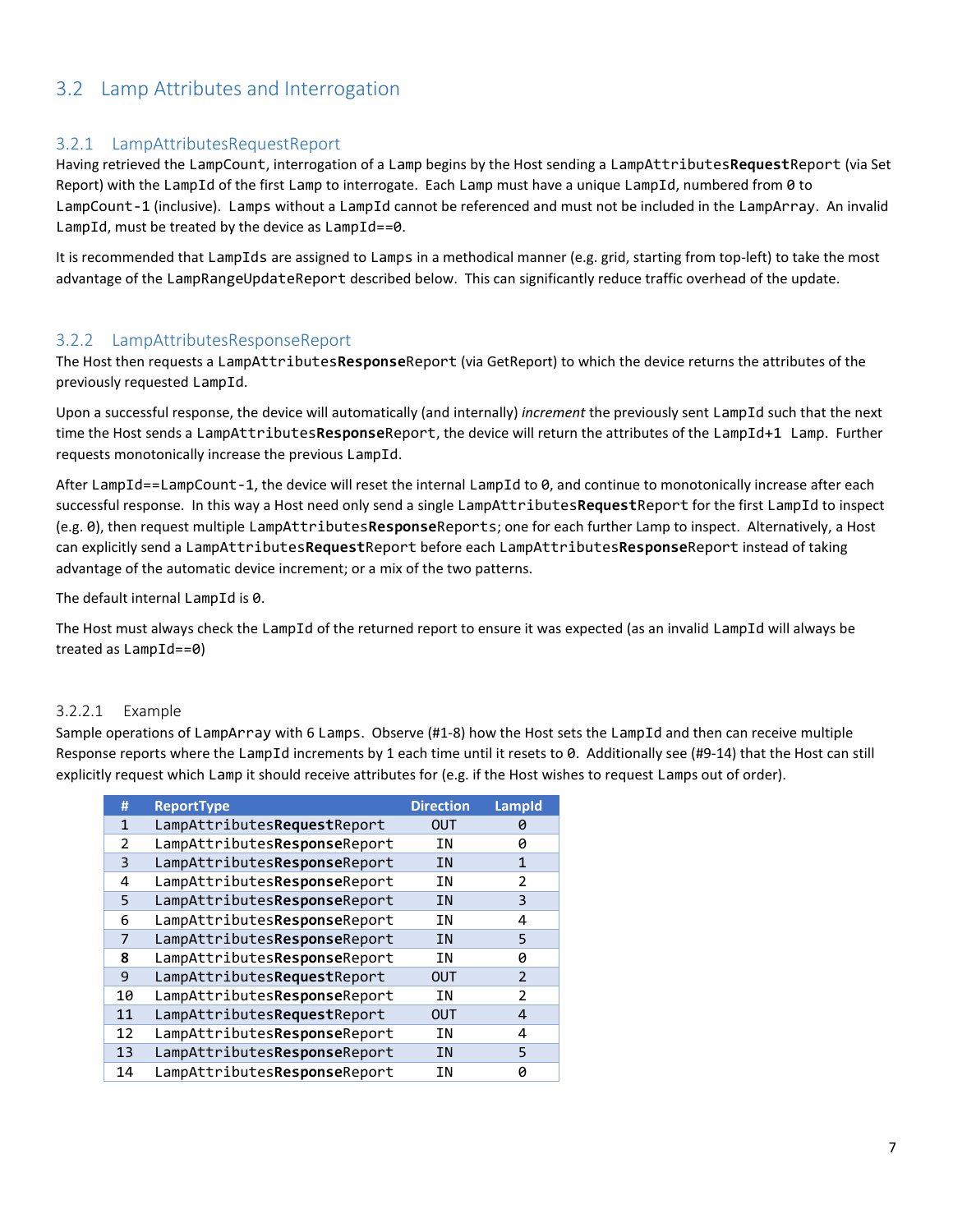#### 3.2.3 Lamp Attributes

All Lamp attributes are static and can never change across device resets or external events.

PositionX/Y/Z describes the location of the Lamp (in 3D space) relative to the bounding-box origin defined i[n 3.1.](#page-4-1) Such data is useful for the Host when creating effects (e.g. animation moving from left to right). All Lamps are assumed to be a single, dimensionless point of zero size.

LampPurposes identifies the high-level purpose/s of the Lamp. This helps the Host determine what scenarios the Lamp can be used. The value must be composed of one or more LampPurposes\* flags described in the table 3.6.2.

In the figures below we can see Lamps with different LampPurposes labeled with example X/Y/Z positions.



FIGURE 4 KEYBOARD CONTROL LAMP UNDER THE ESC KEY. POSITION OF LAMP RELATIVE TO THE BOUNDING BOX (DESCRIBED ABOVE) LABELED IN **MICROMETERS.**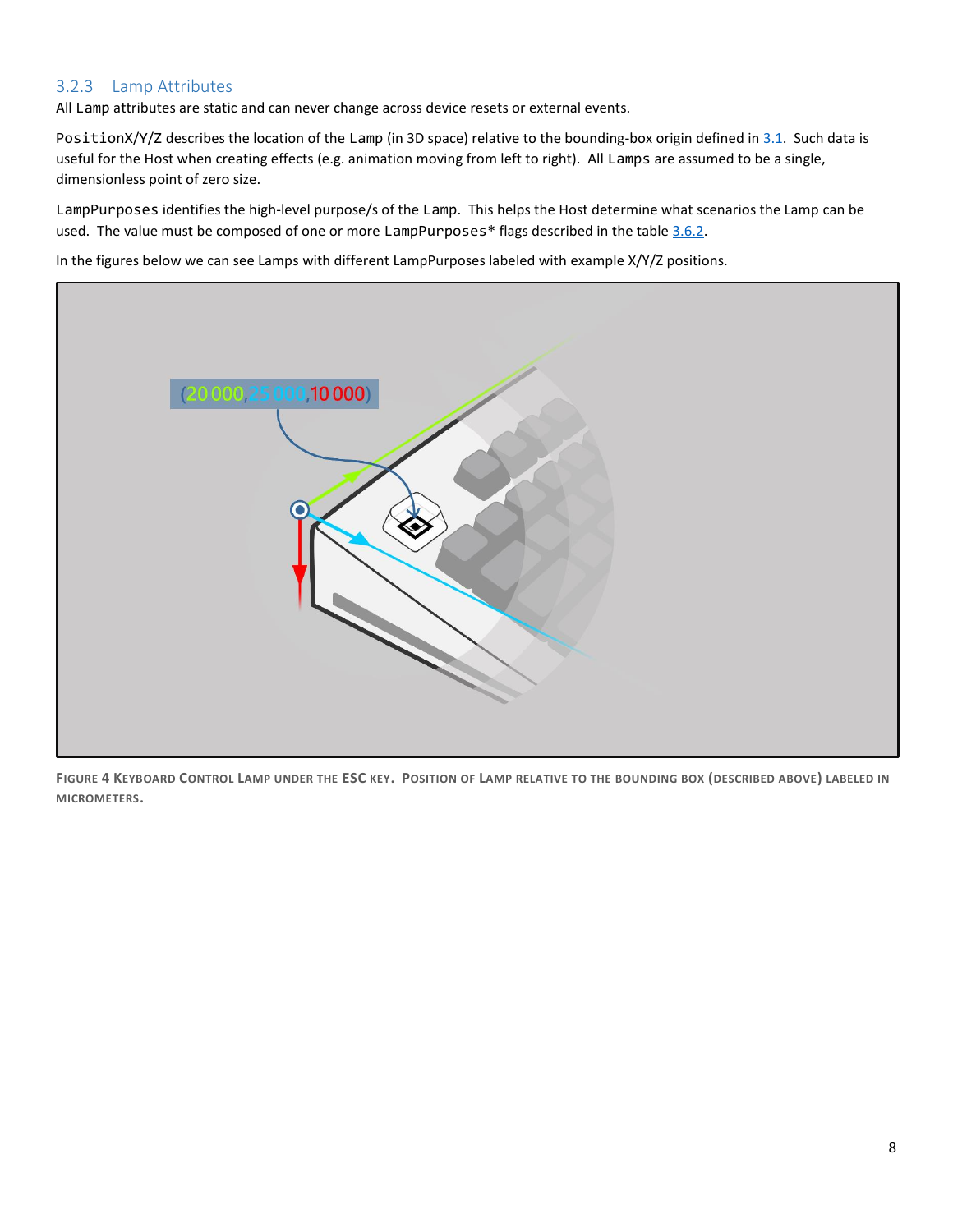

FIGURE 5 KEYBOARD BRANDING LAMP UNDER THE LOGO. POSITION OF LAMP RELATIVE TO THE BOUNDING BOX (DESCRIBED ABOVE) LABELED IN **MICROMETERS.**



FIGURE 6 ACCENT LAMP ON THE LHS (PART OF ACCENT LIGHTING). POSITION OF LAMP RELATIVE TO THE BOUNDING BOX (DESCRIBED ABOVE) **LABELED IN MICROMETERS.**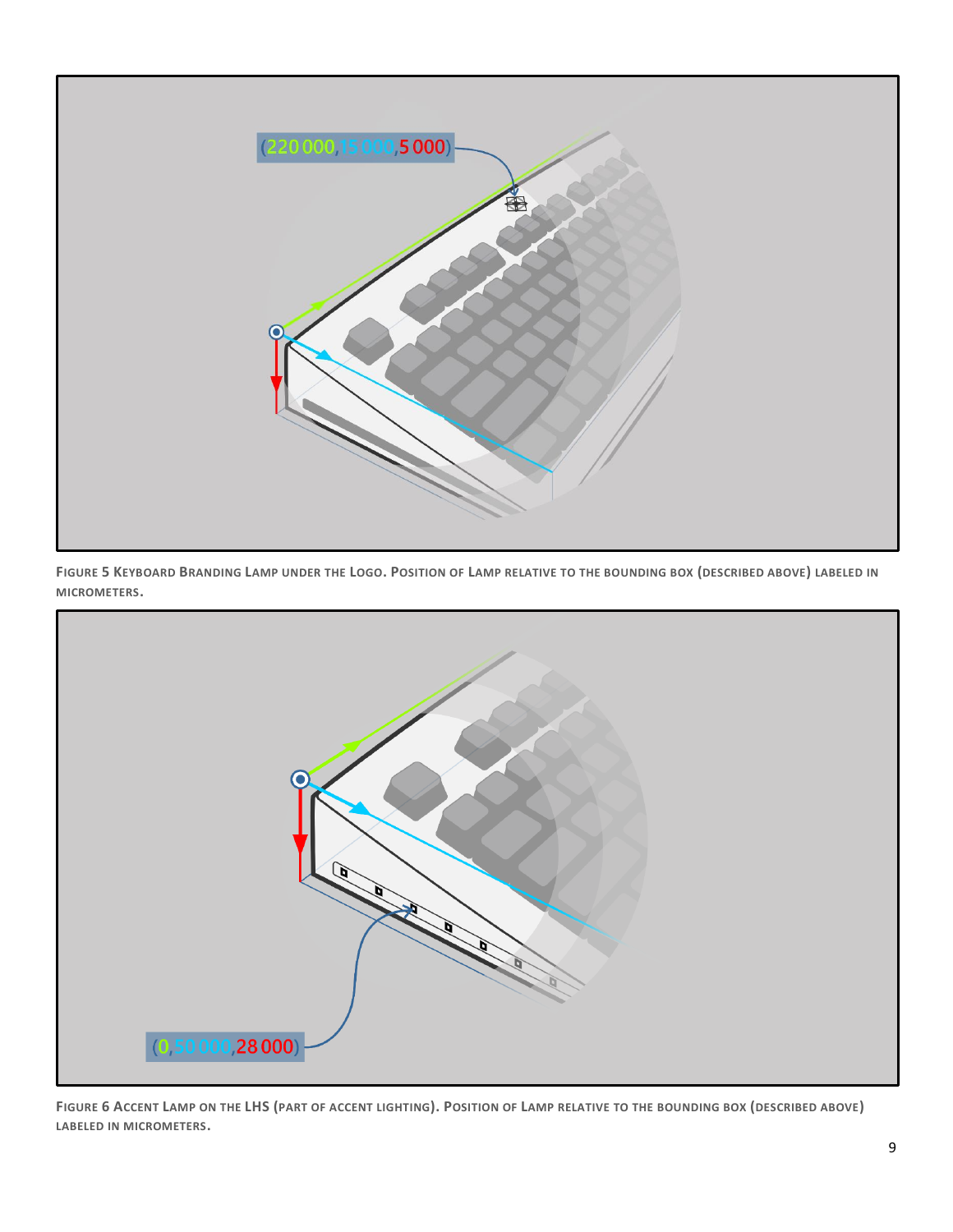UpdateLatencyInMicroseconds describes the smallest time interval between a device receiving a Lamp\*UpdateReport and the state emanating from the device. This includes the time spent processing the report and the update latency of the specific Lamp (e.g. LEDs switch faster than incandescent lamps). This must be determined by the manufacturer and an upper bound given from a Lamp being completely off to any color intensity. This allows a Host to coordinate effects between multiple devices. It is expected (though not required) that this value will be identical for all Lamps of the same electrical/mechanical type on a device.

InputBinding associates a Lamp with either a keyboard/keypad key or a mouse button. This is to support today's common case of keyboards/mice with individually backlit keys/buttons. If the LampArrayKind declares the device as a keyboard, InputBinding must use one of the unsigned 16bit Keyboard\* Usages from th[e Keyboard/Keypad UsagePage \(](http://www.usb.org/developers/hidpage/Hut1_12v2.pdf)0x07). If declared as a mouse, InputBinding must use one of the unsigned 16bit Button\* Usages from the [Button UsagePage \(](http://www.usb.org/developers/hidpage/Hut1_12v2.pdf)0x09) in the range of Button1 (0x01) to Button5 (0x05) inclusive. No more than 5 buttons are supported for any mouse.

If a key/button is not associated with this Lamp or it is not declared as either a keyboard or mouse, this value must be 0; non-zero values must be ignored by the Host.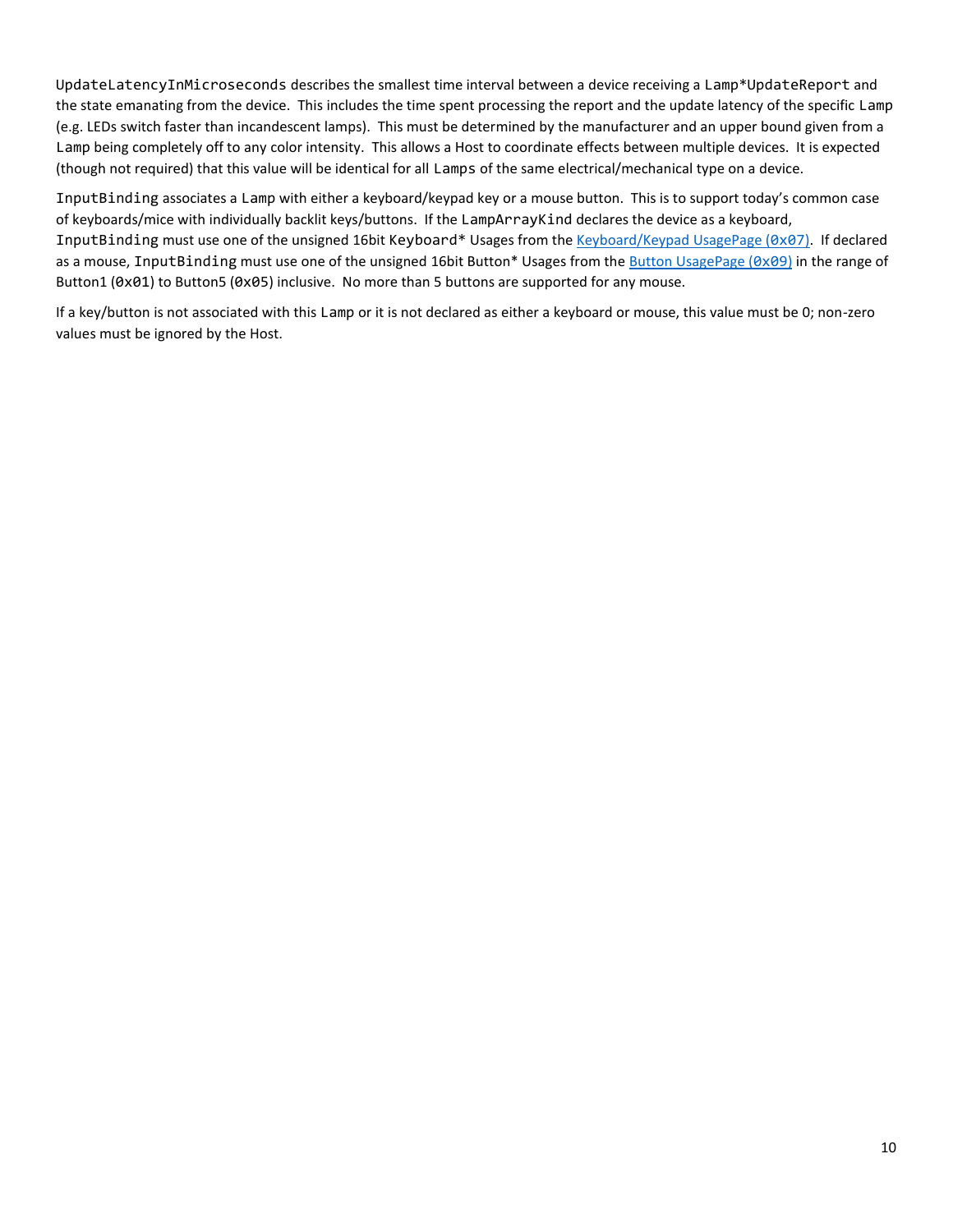#### 3.2.4 Color Attributes

LampArrays support both FixedColor and Programmable Lamps. For programmable Lamps (indicated by IsProgrammable==1), \*LevelCount values indicate the levels of intensity supported by the red, green, and blue color channels, each of which can be varied independently. Zero indicates an "off" state, and non-zero values indicate varying levels of color intensity. For example:

- A value of zero indicates that the color channel is not supported.
- A value of one indicates that the only intensities supported for the color channel are fully on and fully off.
- A value of 10 indicates that ten levels of intensity are supported, in addition to being turned off.

The highest non-zero intensity level corresponds to the maximum possible brightness for that color channel. Intensity values map as closely as possible to a visually linear brightness curve.

IntensityLevelCount indicates how many levels of *overall* intensity are supported for a Lamp. Zero indicates an "off" state, and non-zero values indicate varying levels of overall intensity/gain for a Lamp. Any number of intensity levels > 1 is supported. The highest non-zero intensity value corresponds to unity gain (maximum intensity), with intermediate values describing relative linear gain.

FixedColor Lamps (IsProgrammable==0) have a single fixed color at maximum intensity described by the relative color intensities of RedLevelCount, GreenLevelCount, BlueLevelCount. IntensityLevelCount can optionally be described (to vary overall intensity), but minimally most support 0 (off), 1 (on); intermediate intensity levels are scaled.

#### 3.2.5 Color Attributes Examples

The table below illustrates examples of programmable Lamps, and how they are expressed via RedLevelCount, GreenLevelCount, BlueLevelCount, IntensityLevelCount.

| <b>Red</b> | Green | <b>Blue</b> | <b>Intensity</b> | <b>Meaning</b>                                                                                                                                                               |
|------------|-------|-------------|------------------|------------------------------------------------------------------------------------------------------------------------------------------------------------------------------|
|            |       | 0           |                  | A lamp that can be red, yellow, or green. The only intensities<br>available are on or off.                                                                                   |
|            |       |             | 32               | A lamp that can be red, blue, or purple. The overall intensity<br>of the lamp can be set to one of 32 levels, but the relative<br>intensity of the red/blue channels cannot. |
| 16         | 16    | $\Omega$    | 1                | A red/green lamp that supports 256 unique colors.                                                                                                                            |
| 255        | 255   | 255         |                  | An RGB lamp that supports 16,777,216 unique colors.                                                                                                                          |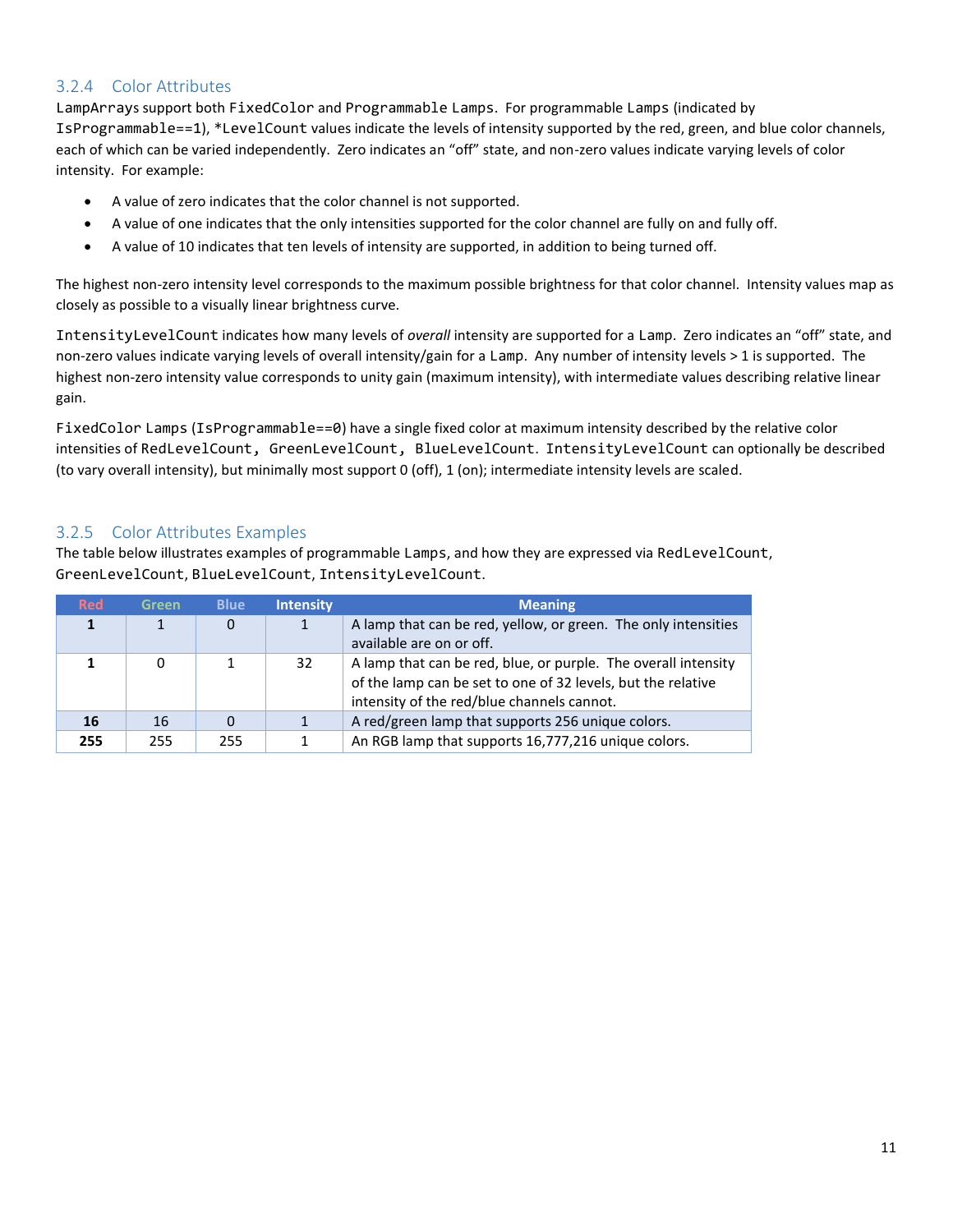## 3.3 LampArrayControlReport

This report is defined to control various device-wide settings. All settings are non-persistent unless explicitly marked.

#### 3.3.1 AutonomousMode

AutonomousMode is a boolean field indicating whether the device can decide whether/how to update Lamps itself, or if the Host has the exclusive ability to set/update the Lamp state. No source other than the Host can modify Lamp state while field is disabled/false. When enabled/true, the Lamp state can be set by other sources (e.g. Lamp state set manually on device or reverts to an embedded default effect) and any Lamp\*UpdateReports can be ignored. Default state for this field is enabled/true. The device must always handle LampArrayAttributesReports, LampAttributesRequestReports, LampAttributesResponseReports, regardless of this field state.

When disabled, only the Host may change the Lamp state (via Lamp\*UpdateReports). Once disabled (and was previously enabled, but before sending Lamp\*UpdateReports) the device must 'pause' any playing effect it started and maintain Lamps to whatever was last set by the device (e.g. if displaying solid blue in autonomous mode, once disabled, solid blue must persist). If the field was previously enabled (and is set to enabled again), it is a no-op. Similarly, disabling when already disabled is a no-op.

After the field is disabled, sent Lamp\*UpdateReports will change the Lamp state from the last device-set state. It is up to the Host to 'override' the persisted state by sending Lamp\*UpdateReports. The Host with guarantee to wait for MinUpdateIntervalInMicroseconds before sending its first Lamp\*UpdateReport.

If this field is absent, it means no autonomous mode is supported. If supported, the device should default to enabled/true.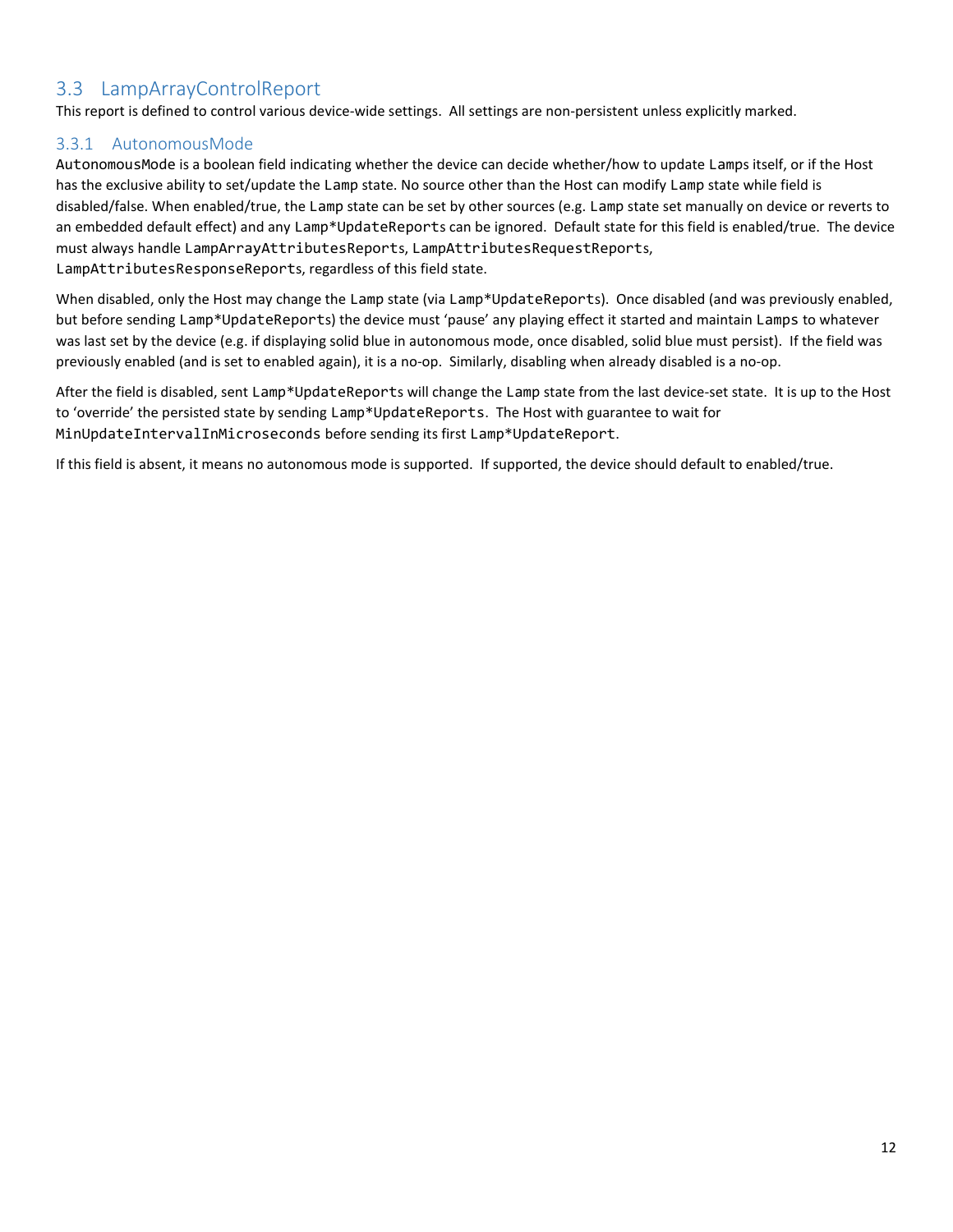## 3.4 Updating Lamp State

Two reports are defined (Lamp**Multi**UpdateReport, Lamp**Range**UpdateReport) to accommodate expected classes of updates. Both updates are non-persistent, such that if a device loses power, or is moved to a different Host, the Lamp returns to it's default state. Default state for all Lamps is 'off' (RGBI=0,0,0,0).

Update reports can contain flags (LampUpdateFlags) to describe the update; currently, LampUpdateComplete is the only valid flag. LampUpdateComplete is set by the Host when the report is the last update in a batch of updates, and the device should alter the Lamp states all at once. Devices can wait until an update with this flag has been received before applying any of the previous updates. The Host guarantees to not send more than 1 update with this flag every MinUpdateIntervalInMicroseconds.

#### 3.4.1 LampMultiUpdateReport

Lamp**Multi**UpdateReport updates the color of multiple Lamps in a single request, where all four channels (Red/Green/Blue/Intensity) can be set at once for given Lamps. The MaxLogicalSize of the LampCount Usage in the descriptor defines the number of available update-slots. Within the report, LampCount identifies the number of update slots to be examined (starting from the first slot). LampIds do not have to be ordered (e.g. ascending), but update-slot position identifies corresponding RGBI tuple. Update-slots must always be filled from 0 to max(LampCount). Any unused slot must be ignored by the device. (It is recommended the Host set both the LampId and the corresponding channel intensities to 0).

For FixedColor Lamps, only the Intensity channel is examined by the device (i.e. Red/Green/Blue channels are always ignored; as a best practice these channels should always be set to 0 by the Host).

If any error is detected by the device in the report, the device shall ignore the entire report. Errors include:-

- Any LampId >= Device LampCount
- \*Channel > \*LevelCount described by Lamps' attributes. (e.g. if a Lamp had RedLevelCount==100 and an update set the channel to 101)
- Identical LampId in multiple slots.

*In the example below is a LampMultiUpdateReport which has 8 update slots and declares it has 5 Lamps to update; slots 6/7/8 are hence ignored by the device. " LampId#1" (0x19) corresponds to "RGBI tuple #1" (FF 00 FF 80) etc…*

| LampCount<br><b>0x05</b> |                                              |  |  |
|--------------------------|----------------------------------------------|--|--|
| LampId<br>#1             | 0x19                                         |  |  |
| LampId<br>#2             | 0x23                                         |  |  |
| LampId<br>#3             | 0x72                                         |  |  |
| LampId<br>#4             | 0x56                                         |  |  |
| LampId<br>#5             | 0x64                                         |  |  |
| LampId<br>#6             | (ignored)                                    |  |  |
| LampId<br>#7             | (ignored)                                    |  |  |
| LampId<br>#8             | (ignored)                                    |  |  |
| RGBI tuple<br>#1         | <b>O</b> xFF<br>0x00<br>0x80<br><b>O</b> xFF |  |  |
| RGBI tuple<br>#2         | 0x80<br>0x80<br><b>ØxFF</b><br><b>OXFF</b>   |  |  |
| RGBI tuple<br>#3         | 0x00<br>0x00<br>0x80<br><b>OXFF</b>          |  |  |
| RGBI tuple<br>#4         | 0x80<br>0x00<br>0xFF<br>0x80                 |  |  |
| tuple<br>RGBI<br>#5      | 0x00<br>0xFF<br>0xFF<br><b>O</b> xFF         |  |  |
| tuple<br>RGBI<br>#6      | (ignored)                                    |  |  |
| tuple<br>#7<br>RGBI      | (ignored)                                    |  |  |
| tuple<br>RGBI<br>#8      | (ignored)                                    |  |  |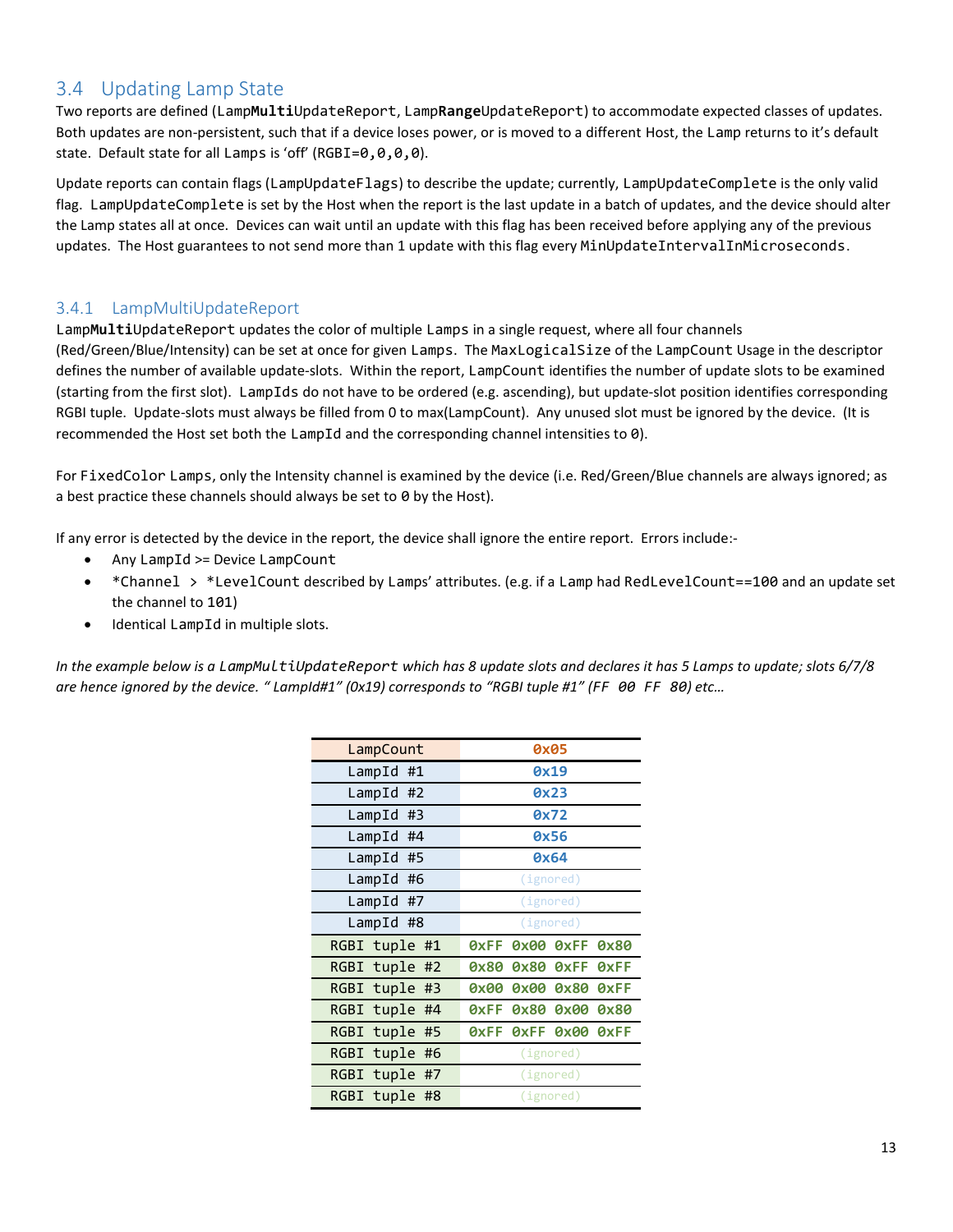#### 3.4.2 LampRangeUpdateReport

Lamp**Range**UpdateReport allows multiple Lamps to be updated based on the range between two LampIds. LampIdStart and LampIdEnd are both included in the range. The single Red/Green/Blue/Intensity color is applied to every Lamp within the range. A common use-case for range to turn all Lamps 'off' (LampIdStart==0, LampIdEnd==(LampCount-1), RGBI==0).

For FixedColor Lamps, Red/Green/Blue channels are always ignored.

If any error is detected by the device in the report, the device shall ignore the entire report. Errors include:-

- LampIdStart > LampIdEnd
- LampIdStart || LampIdEnd >= Device LampCount
- \*Channel > \*LevelCount described by any Lamps' attributes within the range. (i.e. The Host must ensure all Lamps in the described range support the desired channel intensities)

FixedColor Lamps may be mixed with Programmable Lamps within the range so long as the desired IntensityUpdateChannel is within range. RGB channels for FixedColor Lamps will be ignored.

*In the example below, all Lamps between (and including) LampId=0x19 to LampId=0x31 are set to the corresponding RGBI value (0xFF 0x00 0x00 0xFF).*

| LampIdStart | 0x19                |  |  |
|-------------|---------------------|--|--|
| LampIdEnd   | <b>0x31</b>         |  |  |
| RGBI tuple  | 0xFF 0x00 0x00 0xFF |  |  |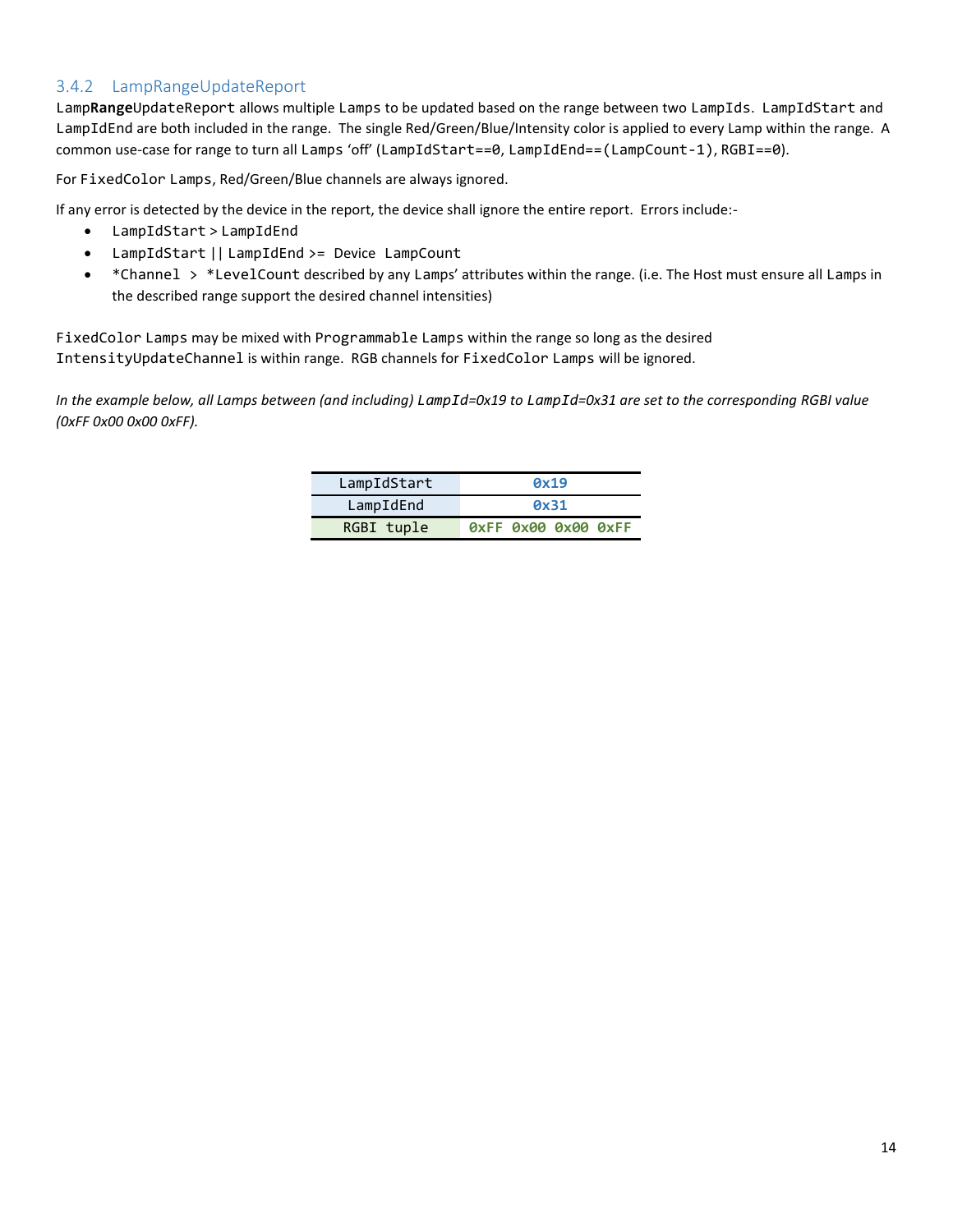# 3.5 Usage Definitions

# 3.5.1 Application Usages

| <b>Usage Name</b> | Description                                                               |
|-------------------|---------------------------------------------------------------------------|
| LampArray         | CA - Applied to a collection containing LampArray attributes and reports. |

# 3.5.2 LampArray Attributes Report

| <b>Usage Name</b>               | Description                                                                            |
|---------------------------------|----------------------------------------------------------------------------------------|
| LampArrayAttributesReport       | CL - Feature - Applied to a collection containing the device attributes of a LampArray |
| LampCount                       | SV/DV - Feature - Number of Lamps associated with a LampArray                          |
| BoundingBoxWidthInMicrometers   | $SV$ – Feature – Width (X axis) of a logical bounding-box encompassing the device.     |
|                                 | Must be a positive offset from the origin.                                             |
| BoundingBoxHeightInMicrometers  | SV - Feature - Height (Y axis) of a logical bounding-box encompassing the device.      |
|                                 | Must be a positive offset from the origin.                                             |
| BoundingBoxDepthInMicrometers   | $SV$ – Feature – Depth (Z axis) of a logical bounding-box encompassing the device.     |
|                                 | Must be a positive offset from the origin.                                             |
| LampArrayKind                   | SV – Feature – Kind of LampArray. Must be one of the values defined in $3.6.1$         |
| MinUpdateIntervalInMicroseconds | SV - Feature - Minimal time interval required between the Host sending two updates     |
|                                 | for any one Lamp.                                                                      |

# 3.5.3 Lamp Attributes Report

| <b>Usage Name</b>            | Description                                                                                                                |
|------------------------------|----------------------------------------------------------------------------------------------------------------------------|
| LampAttributesRequestReport  | CL - Feature - Applied to a collection containing a LampId to request attributes for                                       |
| LampAttributesResponseReport | $CL$ – Feature – Applied to a collection containing attributes corresponding to a requested<br>LampId                      |
| LampId                       | $SV/DV$ – Feature – Id of a Lamp. Valid range is between 0 and (LampCount – 1)                                             |
| PositionXInMicrometers       | $DV$ – Feature – X position (corresponding to Bounding Box Width) from origin                                              |
| PositionYInMicrometers       | DV - Feature - Y position (corresponding to Bounding Box Height) from origin                                               |
| PositionZInMicrometers       | DV - Feature - Z position (corresponding to Bounding Box Depth) from origin                                                |
| LampPurposes                 | DV - Feature - Purpose/s of a Lamp. Must be one or more flags from table in 3.6.2                                          |
| UpdateLatencyInMicroseconds  | DV - Feature - Time interval between the device receiving an update for a Lamp and it<br>emanating from the device.        |
| RedLevelCount                | DV - Feature - The number of red color intensities settable for this Lampld.                                               |
| GreenLevelCount              | DV - Feature - The number of green color intensities settable for this LampId.                                             |
| BlueLevelCount               | DV – Feature – The number of blue color intensities settable for this Lampld.                                              |
| IntensityLevelCount          | DV - Feature - The number of color independent intensities settable for this Lampld.                                       |
| IsProgrammable               | $DV$ – Feature – 1 if this Lamp has programmable colors, 0 if it doesn't.                                                  |
| InputBinding                 | DV-Feature-Keyboard* Usages from the Keyboard/Keypad UsagePage<br>(0x07)<br>or Button* Usages from Button UsagePage (0x09) |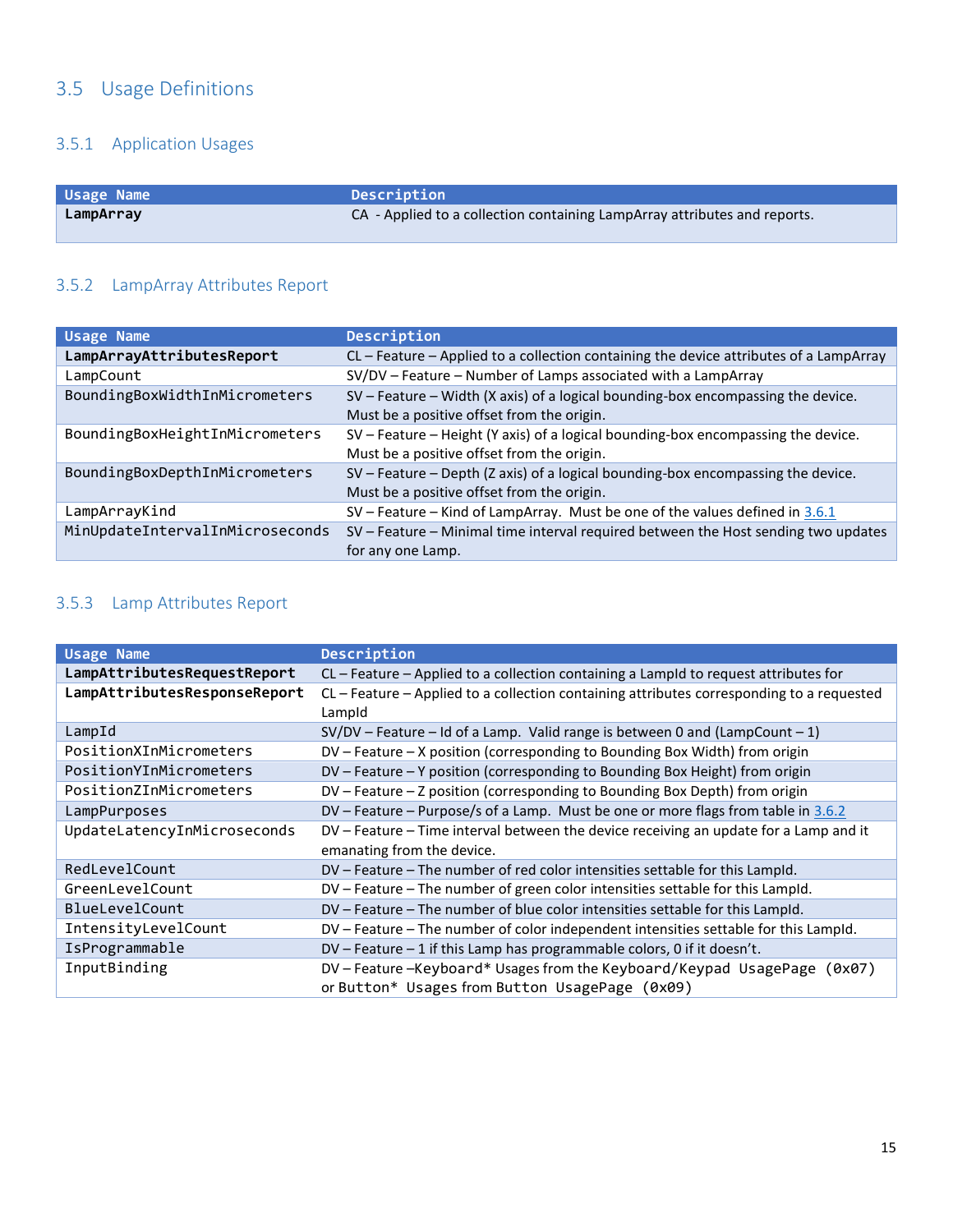## 3.5.4 Lamp Update Reports

| <b>Usage Name</b>      | Description                                                                                                                                                                                  |
|------------------------|----------------------------------------------------------------------------------------------------------------------------------------------------------------------------------------------|
| LampMultiUpdateReport  | CL - Feature/Output - Applied to a collection containing updates for multiple Lamps, each Lamp<br>specified can have a different color.                                                      |
| LampRangeUpdateReport  | CL – Feature/ Output – Applied to a collection containing a single range update consisting of color<br>channels and LampIdStart/LampIdEnd. All Lamps within range are set to the same color. |
| LampUpdateFlags        | DV - Feature/Output - Flags associated with a Lamp*Update message. See table 3.6.3                                                                                                           |
| RedUpdateChannel       | DV - Feature/Output - Red intensity of the new color for this LampId. Ignored unless Lamp<br>IsProgrammable is true.                                                                         |
| GreenUpdateChannel     | DV - Feature/Output - Green intensity of the new color for this LampId. Ignored unless Lamp<br>IsProgrammable is true.                                                                       |
| BlueUpdateChannel      | DV - Feature/Output - Blue intensity of the new color for this LampId. Ignored unless Lamp<br>IsProgrammable is true.                                                                        |
| IntensityUpdateChannel | DV - Feature/Output - Intensity/gain overall of the new color for this LampId.                                                                                                               |
| LampIdStart            | DV - Feature/Output - The first LampId in the range of LampIds to update                                                                                                                     |
| LampIdEnd              | DV - Feature/Output - The last LampId in the range of LampIds to update                                                                                                                      |

## 3.5.5 LampArray Control Report

| Usage Name     | Description                                                                                                                                                                                  |
|----------------|----------------------------------------------------------------------------------------------------------------------------------------------------------------------------------------------|
|                | LampArrayControlReport CL-Feature-Applied to a collection containing LampArray control fields                                                                                                |
| AutonomousMode | DV - Feature - Boolean value indicating whether the device can set Lamp state<br>itself/autonomously (i.e. without the Host sending Lamp update messages). Default value is<br>enabled/true. |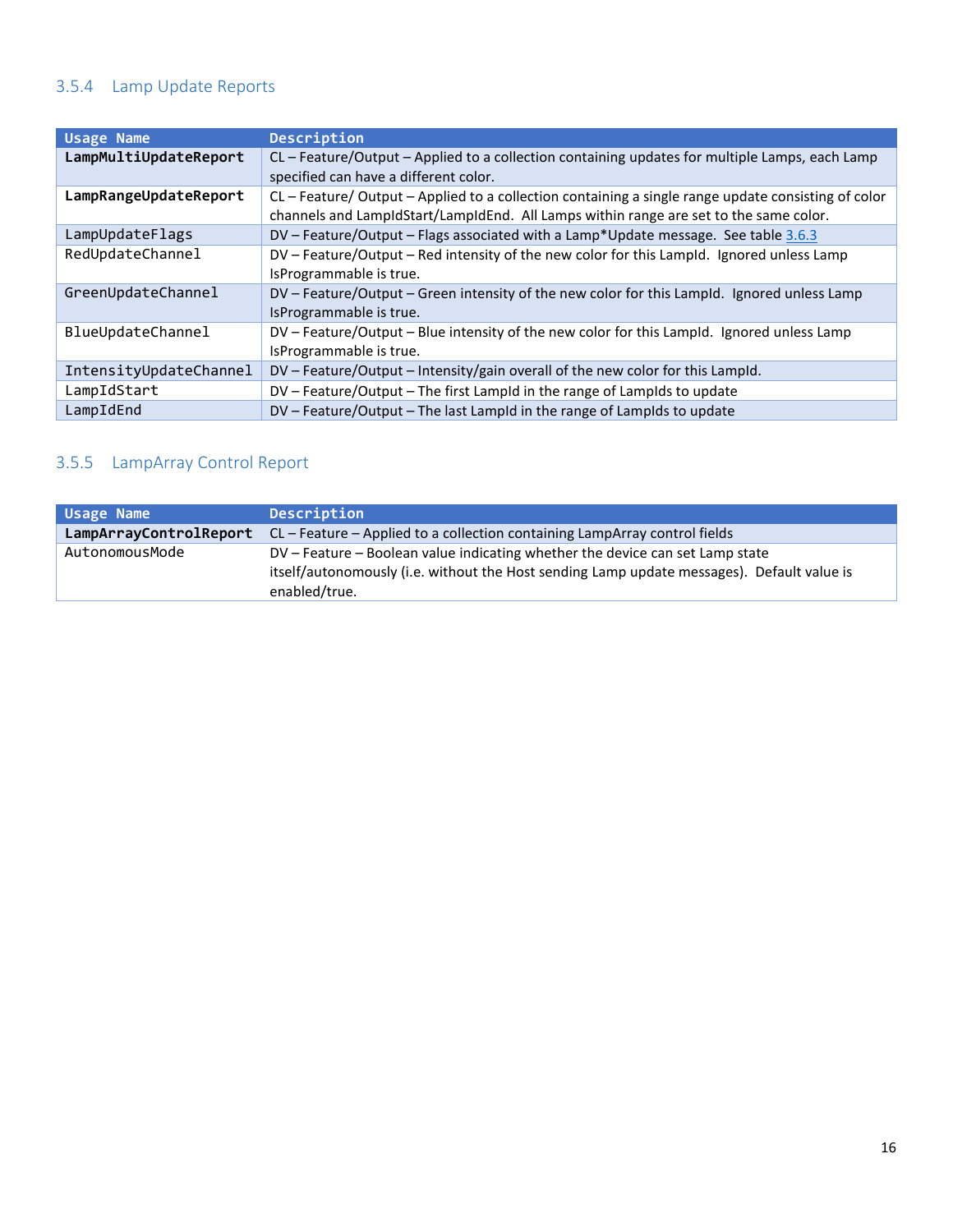# 3.6 Enumeration Definitions

# <span id="page-16-0"></span>3.6.1 LampArrayKind Value Table

| <b>Name</b>                 | Description                                                                                                                                                             | Value                    |
|-----------------------------|-------------------------------------------------------------------------------------------------------------------------------------------------------------------------|--------------------------|
| Undefined                   | Undefined                                                                                                                                                               | 0x00                     |
| LampArrayKindKeyboard       | LampArray is part of a keyboard/keypad device                                                                                                                           | 0x01                     |
| LampArrayKindMouse          | LampArray is part of a mouse                                                                                                                                            | 0x02                     |
| LampArrayKindGameController | LampArray is part of a game-controller. (e.g.<br>gamepad, flightstick, sailing simulation device)                                                                       | 0x03                     |
| LampArrayKindPeripheral     | LampArray is part of a general peripheral/accessory<br>(e.g. speakers, mousepad, microphone, webcam)                                                                    | 0x04                     |
| LampArrayKindScene          | LampArray illuminates a room/performance-<br>stage/area (e.g. room light-bulbs, spotlights,<br>washlights, strobelights, booth-strips, billboard/sign,<br>camera-flash) | 0x05                     |
| LampArrayKindNotification   | LampArray is part of a notification device                                                                                                                              | 0x06                     |
| LampArrayKindChassis        | LampArray is part of an internal PC case component<br>(e.g. RAM-stick, motherboard, fan)                                                                                | 0x07                     |
| LampArrayKindWearable       | LampArray is embedded in a wearable accessory<br>(audio-headset, wristband, watch, shoes)                                                                               | 0x08                     |
| LampArrayKindFurniture      | LampArray is embedded in a piece of funiture (e.g.<br>chair, desk, bookcase)                                                                                            | 0x09                     |
| LampArrayKindArt            | LampArray is embedded in an artwork (e.g. painting,<br>sculpture)                                                                                                       | 0x0A                     |
| <b>Reserved</b>             | Reserved                                                                                                                                                                | 0x0B-0xFFFF              |
| Vendor-Defined              | Vendor-Defined                                                                                                                                                          | $0x10000 - 0x$ FFFFFFFFF |

### <span id="page-16-1"></span>3.6.2 LampPurposes Flags Table

Note: Flags are permitted to be combined. Lacking any flags for this field (i.e. 0x00) is undefined.

| <b>Name</b>             | Description                                                                                                    | <b>Flag</b>        |
|-------------------------|----------------------------------------------------------------------------------------------------------------|--------------------|
| LampPurposeControl      | Control Lamp (e.g. button/key/slider etc)                                                                      | 0x01               |
| LampPurposeAccent       | Accent Lamp that doesn't interact with the user (e.g. case fan LED,<br>illuminated side panels on a keyboard)  | 0x02               |
| LampPurposeBranding     | Device branding (e.g. Manufacturer logo)                                                                       | 0x04               |
| LampPurposeStatus       | Status Lamp (e.g. unread email, CPU temperature)                                                               | 0x08               |
| LampPurposeIllumination | Illuminates an object that is outside of the LampArray (e.g. stage<br>spotlight, car headlights, camera flash) | 0x10               |
| LampPurposePresentation | A Lamp the user directly looks at (e.g. within an artwork or costume)                                          | QX2Q               |
| Reserved                | Reserved                                                                                                       | 0x40-0xFFFF        |
| Vendor-Defined          | Vendor-Defined                                                                                                 | 0x10000-0xFFFFFFFF |

## <span id="page-16-2"></span>3.6.3 LampUpdateFlags Table

Note: Flags are permitted to be combined.

| <b>Name</b>        | <b>Description</b>                                                                                                                                  | <b>Flag</b> |
|--------------------|-----------------------------------------------------------------------------------------------------------------------------------------------------|-------------|
| LampUpdateComplete | Signals that this was the last update in a batch of updates. Device should now<br>process all precceding messages as a single update to Lamp state. | 0x01        |
| Reserved           | Reserved                                                                                                                                            | 0x02-0xFFFF |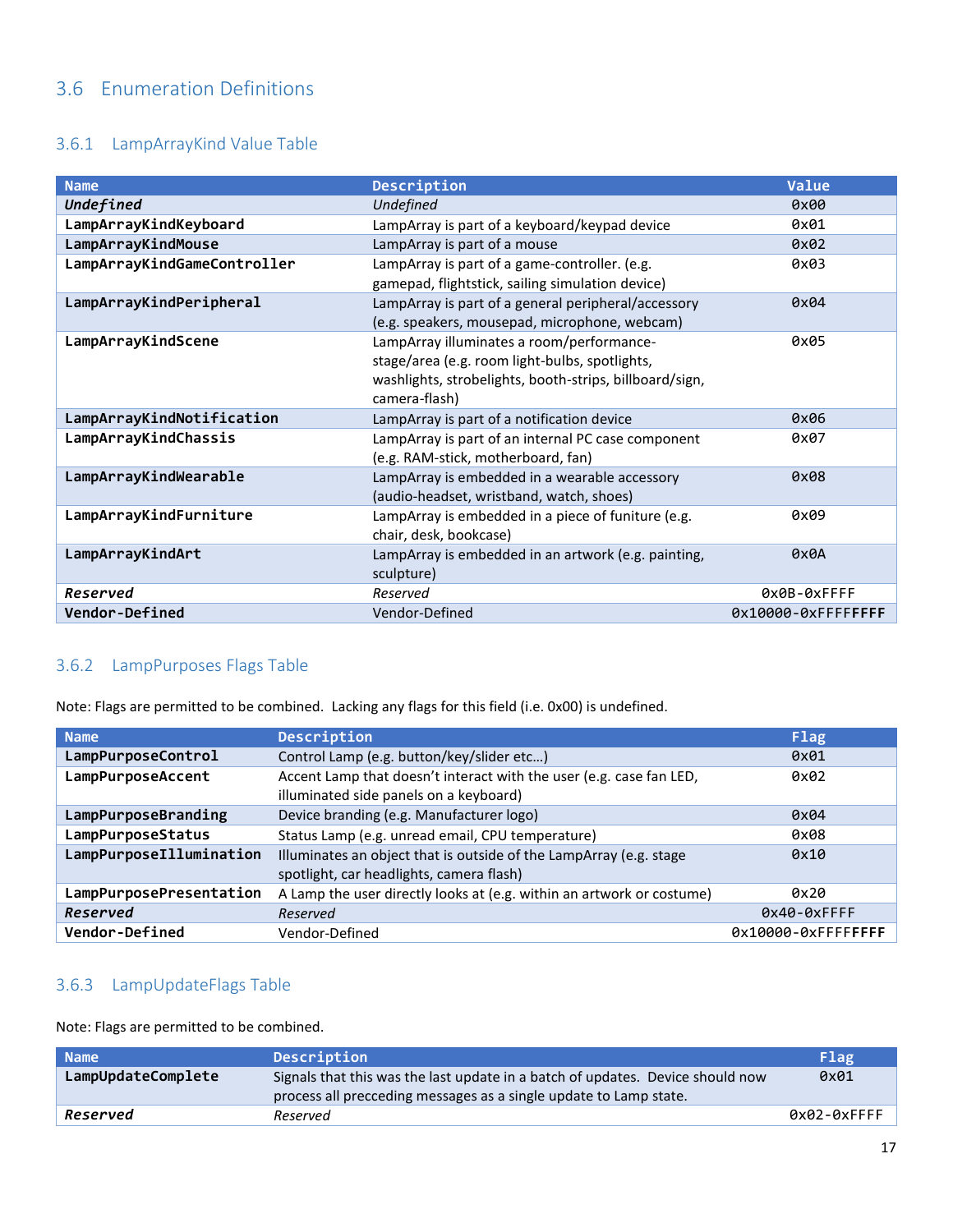# 4 Example Descriptor

| 0x05, 0x59, |                               |  |               | // USAGE_PAGE (LightingAndIllumination) |
|-------------|-------------------------------|--|---------------|-----------------------------------------|
| 0x09, 0x01, |                               |  |               | // USAGE (LampArray)                    |
| 0xa1, 0x01, |                               |  |               | // COLLECTION (Application)             |
| 0x85, 0x01, |                               |  | $\frac{1}{2}$ | REPORT_ID (1)                           |
| 0x09, 0x02, |                               |  | $\frac{1}{2}$ | USAGE (LampArrayAttributesReport)       |
| 0xa1, 0x02, |                               |  | $\frac{1}{2}$ | COLLECTION (Logical)                    |
| 0x09, 0x03, |                               |  | $\frac{1}{2}$ | USAGE (LampCount)                       |
| 0x15, 0x00, |                               |  | $\frac{1}{2}$ | LOGICAL_MINIMUM (0)                     |
|             | 0x27, 0xff, 0xff, 0x00, 0x00, |  | $\frac{1}{2}$ | LOGICAL_MAXIMUM (65535)                 |
| 0x75, 0x10, |                               |  | $\frac{1}{2}$ | REPORT_SIZE (16)                        |
| 0x95, 0x01, |                               |  | $\frac{1}{2}$ | REPORT_COUNT (1)                        |
|             | 0xb1, 0x03,                   |  | $\frac{1}{2}$ | FEATURE (Cnst, Var, Abs)                |
|             | 0x09, 0x04,                   |  | $\frac{1}{2}$ | USAGE (BoundingBoxWidthInMicrometers)   |
| 0x09, 0x05, |                               |  | $\frac{1}{2}$ | USAGE (BoundingBoxHeightInMicrometers)  |
| 0x09, 0x06, |                               |  | $\frac{1}{2}$ | USAGE (BoundingBoxDepthInMicrometers)   |
| 0x09, 0x07, |                               |  | $\frac{1}{2}$ | USAGE (LampArrayKind)                   |
| 0x09, 0x08, |                               |  | $\frac{1}{2}$ | USAGE (MinUpdateIntervalInMicroseconds) |
|             | 0x15, 0x00,                   |  | $\frac{1}{2}$ | LOGICAL_MINIMUM (0)                     |
|             | 0x27, 0xff, 0xff, 0xff, 0x7f, |  | $\frac{1}{2}$ | LOGICAL_MAXIMUM (2147483647)            |
| 0x75, 0x20, |                               |  | $\frac{1}{2}$ | REPORT SIZE (32)                        |
| 0x95, 0x05, |                               |  | $\frac{1}{2}$ | REPORT_COUNT (5)                        |
| 0xb1, 0x03, |                               |  | $\frac{1}{2}$ | FEATURE (Cnst, Var, Abs)                |
| 0xc0,       |                               |  | $\frac{1}{2}$ | END_COLLECTION                          |
| 0x85, 0x02, |                               |  | $\frac{1}{2}$ | REPORT_ID (2)                           |
|             | 0x09, 0x20,                   |  | $\frac{1}{2}$ | USAGE (LampAttributesRequestReport)     |
| 0xa1, 0x02, |                               |  | $\frac{1}{2}$ | COLLECTION (Logical)                    |
| 0x09, 0x21, |                               |  | $\frac{1}{2}$ | USAGE (LampId)                          |
|             | 0x15, 0x00,                   |  | $\frac{1}{2}$ | LOGICAL_MINIMUM (0)                     |
|             | 0x27, 0xff, 0xff, 0x00, 0x00, |  | $\frac{1}{2}$ | LOGICAL_MAXIMUM (65535)                 |
| 0x75, 0x10, |                               |  | $\frac{1}{2}$ | REPORT_SIZE (16)                        |
| 0x95, 0x01, |                               |  | $\frac{1}{2}$ | REPORT_COUNT (1)                        |
| 0xb1, 0x02, |                               |  | $\frac{1}{2}$ | FEATURE (Data, Var, Abs)                |
| 0хс0,       |                               |  | $\frac{1}{2}$ | END_COLLECTION                          |
| 0x85, 0x03, |                               |  | $\frac{1}{2}$ | REPORT_ID (3)                           |
| 0x09, 0x22, |                               |  | $\frac{1}{2}$ | USAGE (LampAttributesReponseReport)     |
| 0xa1, 0x02, |                               |  | $\frac{1}{2}$ | COLLECTION (Logical)                    |
| 0x09, 0x21, |                               |  | $\frac{1}{2}$ | USAGE (LampId)                          |
|             | 0x15, 0x00,                   |  | $\frac{1}{2}$ | LOGICAL_MINIMUM (0)                     |
|             | 0x27, 0xff, 0xff, 0x00, 0x00, |  | $\frac{1}{2}$ | LOGICAL MAXIMUM (65535)                 |
|             | 0x75, 0x10,                   |  | $\frac{1}{2}$ | REPORT_SIZE (16)                        |
| 0x95, 0x01, |                               |  | $\frac{1}{2}$ | REPORT_COUNT (1)                        |
|             | 0xb1, 0x02,                   |  | $\frac{1}{2}$ | FEATURE (Data, Var, Abs)                |
| 0x09, 0x23, |                               |  | $\frac{1}{2}$ | USAGE (PositionXInMicrometers)          |
| 0x09, 0x24, |                               |  | $\frac{1}{2}$ | USAGE (PositionYInMicrometers)          |
|             | 0x09, 0x25,                   |  | $\frac{1}{2}$ | USAGE (PositionZInMicrometers)          |
|             | 0x09, 0x27,                   |  | $\frac{1}{2}$ | USAGE (UpdateLatencyInMicroseconds)     |
|             | 0x09, 0x26,                   |  | $\frac{1}{2}$ | USAGE (LampPurposes)                    |
| 0x15, 0x00, |                               |  | $\frac{1}{2}$ | LOGICAL_MINIMUM (0)                     |
|             | 0x27, 0xff, 0xff, 0xff, 0x7f, |  |               |                                         |
|             |                               |  | $\frac{1}{2}$ | LOGICAL_MAXIMUM (2147483647)            |
|             | 0x75, 0x20,                   |  | $\frac{1}{2}$ | REPORT_SIZE (32)                        |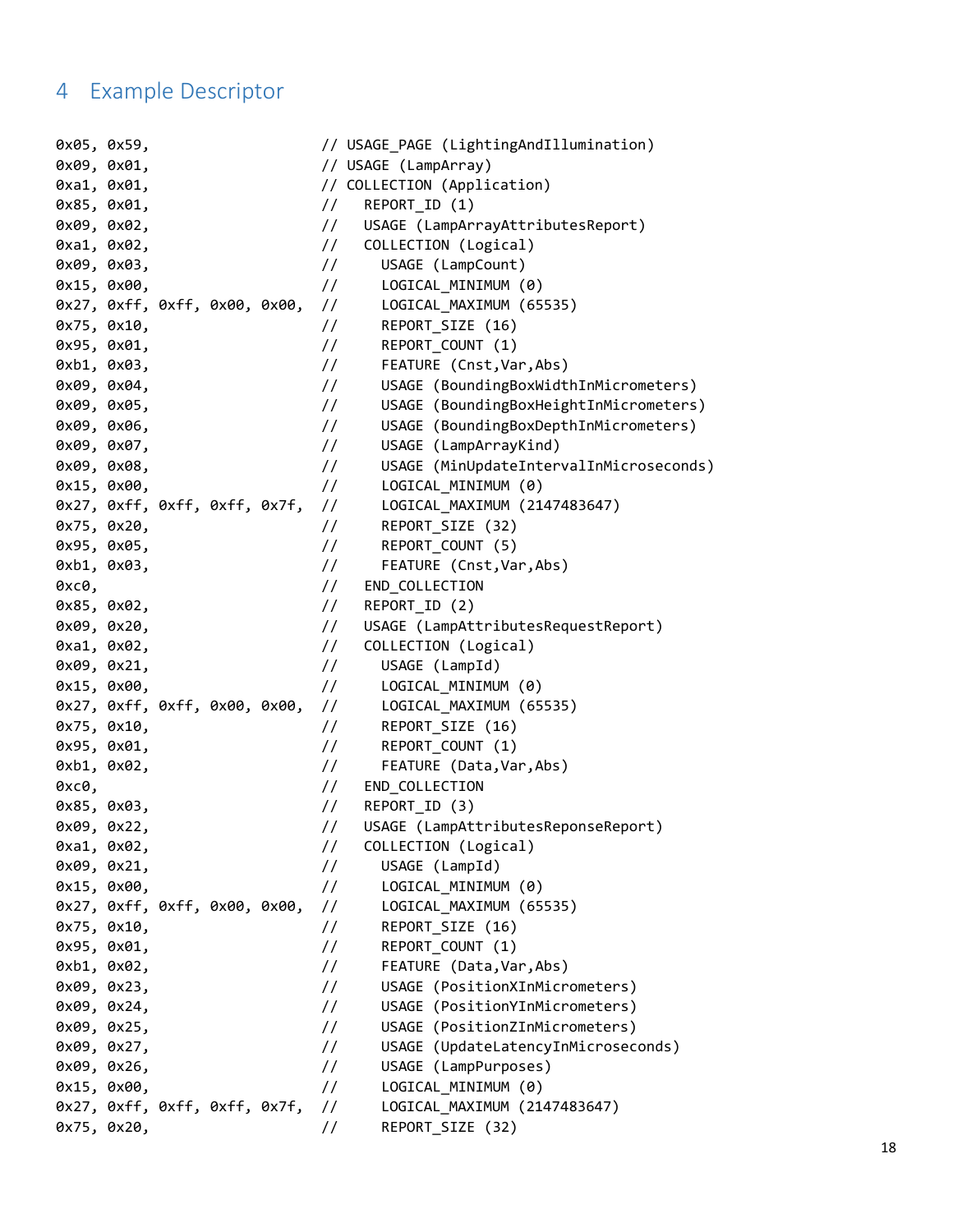|       | 0x95, 0x05,                   |  | $\frac{1}{2}$ | REPORT COUNT (5)               |
|-------|-------------------------------|--|---------------|--------------------------------|
|       | 0xb1, 0x02,                   |  | $\frac{1}{2}$ | FEATURE (Data, Var, Abs)       |
|       | 0x09, 0x28,                   |  | $\frac{1}{2}$ | USAGE (RedLevelCount)          |
|       | 0x09, 0x29,                   |  | $\frac{1}{2}$ | USAGE (GreenLevelCount)        |
|       | 0x09, 0x2a,                   |  | $\frac{1}{2}$ | USAGE (BlueLevelCount)         |
|       | 0x09, 0x2b,                   |  | $\frac{1}{2}$ | USAGE (IntensityLevelCount)    |
|       | 0x09, 0x2c,                   |  | $\frac{1}{2}$ | USAGE (IsProgrammable)         |
|       | 0x09, 0x2d,                   |  | $\frac{1}{2}$ | USAGE (InputBinding)           |
|       | 0x15, 0x00,                   |  | $\frac{1}{2}$ | LOGICAL_MINIMUM (0)            |
|       | 0x26, 0xff, 0x00,             |  | $\frac{1}{2}$ | LOGICAL_MAXIMUM (255)          |
|       | 0x75, 0x08,                   |  | $\frac{1}{2}$ | REPORT_SIZE (8)                |
|       | 0x95, 0x06,                   |  | $\frac{1}{2}$ | REPORT COUNT (6)               |
|       |                               |  |               |                                |
|       | 0xb1, 0x02,                   |  | $\frac{1}{2}$ | FEATURE (Data, Var, Abs)       |
| 0хс0, |                               |  | $\frac{1}{2}$ | END_COLLECTION                 |
|       | 0x85, 0x04,                   |  | $\frac{1}{2}$ | REPORT_ID (4)                  |
|       | 0x09, 0x50,                   |  | $\frac{1}{2}$ | USAGE (LampMultiUpdateReport)  |
|       | 0xa1, 0x02,                   |  | $\frac{1}{2}$ | COLLECTION (Logical)           |
|       | 0x09, 0x03,                   |  | $\frac{1}{2}$ | USAGE (LampCount)              |
|       | 0x09, 0x55,                   |  | $\frac{1}{2}$ | USAGE (LampUpdateFlags)        |
|       | 0x15, 0x00,                   |  | $\frac{1}{2}$ | LOGICAL_MINIMUM (0)            |
|       | 0x25, 0x08,                   |  | $\frac{1}{2}$ | LOGICAL_MAXIMUM (8)            |
|       | 0x75, 0x08,                   |  | $\frac{1}{2}$ | REPORT SIZE (8)                |
|       | 0x95, 0x02,                   |  | $\frac{1}{2}$ | REPORT_COUNT (2)               |
|       | 0xb1, 0x02,                   |  | $\frac{1}{2}$ | FEATURE (Data, Var, Abs)       |
|       | 0x09, 0x21,                   |  | $\frac{1}{2}$ | USAGE (LampId)                 |
|       | 0x15, 0x00,                   |  | $\frac{1}{2}$ | LOGICAL_MINIMUM (0)            |
|       | 0x27, 0xff, 0xff, 0x00, 0x00, |  | $\frac{1}{2}$ | LOGICAL_MAXIMUM (65535)        |
|       | 0x75, 0x10,                   |  | $\frac{1}{2}$ | REPORT_SIZE (16)               |
|       | 0x95, 0x08,                   |  | $\frac{1}{2}$ | REPORT_COUNT (8)               |
|       | 0xb1, 0x02,                   |  | $\frac{1}{2}$ | FEATURE (Data, Var, Abs)       |
|       | 0x09, 0x51,                   |  | $\frac{1}{2}$ | USAGE (RedUpdateChannel)       |
|       | 0x09, 0x52,                   |  | $\frac{1}{2}$ | USAGE (GreenUpdateChannel)     |
|       | 0x09, 0x53,                   |  | $\frac{1}{2}$ | USAGE (BlueUpdateChannel)      |
|       | 0x09, 0x54,                   |  | $\frac{1}{2}$ | USAGE (IntensityUpdateChannel) |
|       | 0x09, 0x51,                   |  |               | USAGE (RedUpdateChannel)       |
|       |                               |  | $\frac{1}{2}$ |                                |
|       | 0x09, 0x52,                   |  | $\frac{1}{2}$ | USAGE (GreenUpdateChannel)     |
|       | 0x09, 0x53,                   |  | $\frac{1}{2}$ | USAGE (BlueUpdateChannel)      |
|       | 0x09, 0x54,                   |  | $\frac{1}{2}$ | USAGE (IntensityUpdateChannel) |
|       | 0x09, 0x51,                   |  | $\frac{1}{2}$ | USAGE (RedUpdateChannel)       |
|       | 0x09, 0x52,                   |  | $\frac{1}{2}$ | USAGE (GreenUpdateChannel)     |
|       | 0x09, 0x53,                   |  | $\frac{1}{2}$ | USAGE (BlueUpdateChannel)      |
|       | 0x09, 0x54,                   |  | $\frac{1}{2}$ | USAGE (IntensityUpdateChannel) |
|       | 0x09, 0x51,                   |  | $\frac{1}{2}$ | USAGE (RedUpdateChannel)       |
|       | 0x09, 0x52,                   |  | $\frac{1}{2}$ | USAGE (GreenUpdateChannel)     |
|       | 0x09, 0x53,                   |  | $\frac{1}{2}$ | USAGE (BlueUpdateChannel)      |
|       | 0x09, 0x54,                   |  | $\frac{1}{2}$ | USAGE (IntensityUpdateChannel) |
|       | 0x09, 0x51,                   |  | $\frac{1}{2}$ | USAGE (RedUpdateChannel)       |
|       | 0x09, 0x52,                   |  | $\frac{1}{2}$ | USAGE (GreenUpdateChannel)     |
|       | 0x09, 0x53,                   |  | $\frac{1}{2}$ | USAGE (BlueUpdateChannel)      |
|       | 0x09, 0x54,                   |  | $\frac{1}{2}$ | USAGE (IntensityUpdateChannel) |
|       | 0x09, 0x51,                   |  | $\frac{1}{2}$ | USAGE (RedUpdateChannel)       |
|       | 0x09, 0x52,                   |  | $\frac{1}{2}$ | USAGE (GreenUpdateChannel)     |
|       | 0x09, 0x53,                   |  | $\frac{1}{2}$ | USAGE (BlueUpdateChannel)      |
|       |                               |  |               |                                |